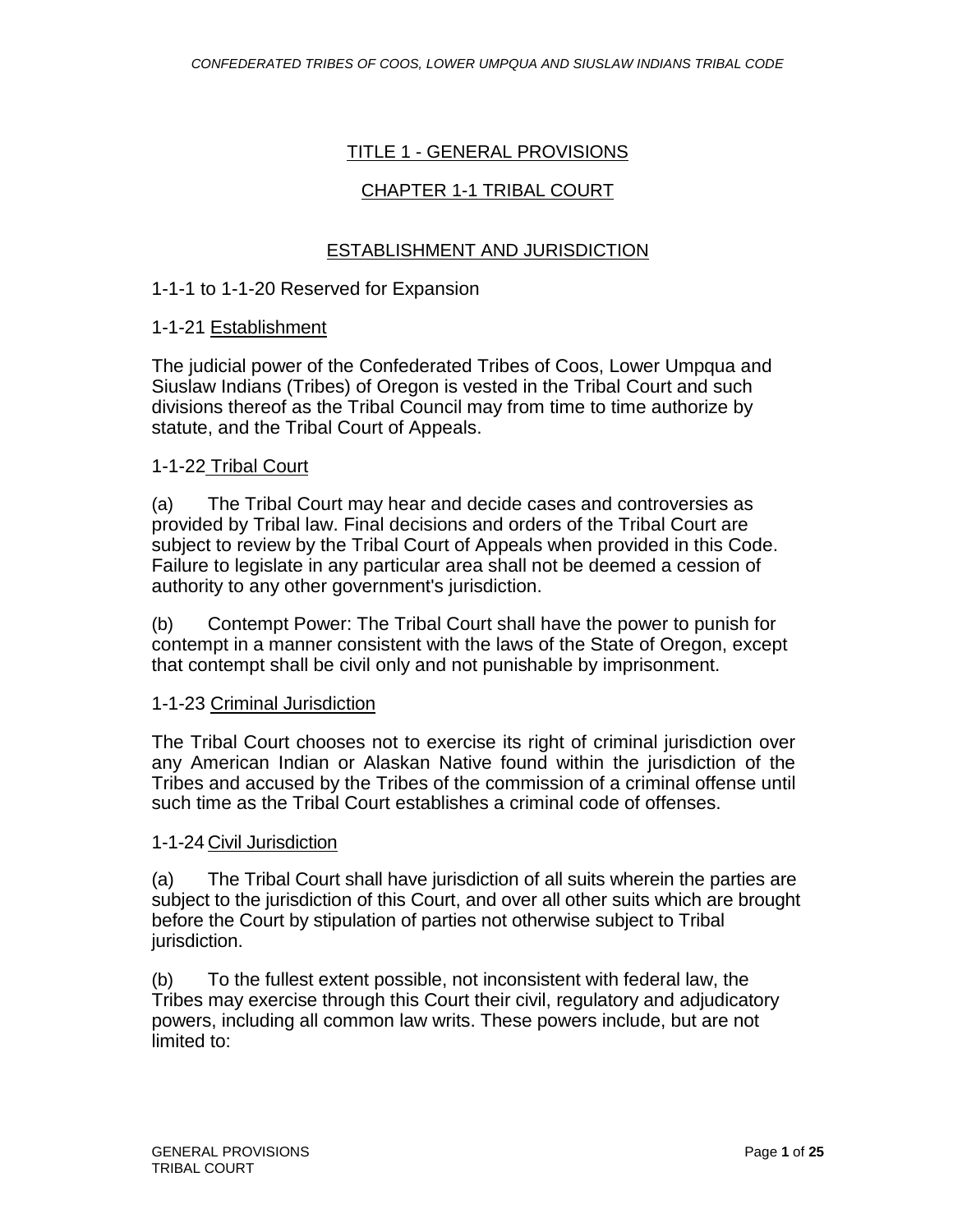(1) The regulation, through taxation, licensing, or other means, the activities of nonmembers who enter consensual relationships with the Tribes or their members, through commercial dealing, contracts, leases, or other arrangements; and

(2) The exercise of civil authority over the conduct of non-Indians on Tribal lands when that conduct threatens or has some direct effect on the political integrity, the economic security or the health or welfare of the Tribes.

(c) To the fullest extent possible, not inconsistent with federal law, the Tribal Court may exercise subject matter and personal jurisdiction. The jurisdiction over all persons of the Tribal Court may extend to and include, but not by way of limitation, the following:

- (1). All persons found within the jurisdiction of the Tribes.
- (2). All persons subject to the jurisdiction of the Tribal Court and involved directly or indirectly in:
	- (A). The transaction of any business within the jurisdiction of the Tribes;
	- (B). The ownership, use or possession of any property, or interest therein, situated within the jurisdiction of the Tribes;
	- (C). The entering into of any type of contract within the Reservation or herein any aspect of any contract is performed within the jurisdiction of the Tribes;
	- (D). The injury or damage to property of the Tribes or a Tribal member.

(d) As used in this section, "person" means an individual, organization, corporation, governmental subdivision or agency, business trust, estate, trust, partnership, association, joint venture or any other legal or commercial activity. Nothing in this chapter waives any aspect of the Tribes sovereign immunity or related privileges.

1-1-25 Exclusive and Concurrent Jurisdiction

The jurisdiction of the Tribal Court, as set out in CLUSITC 1-1-23 and 1-1-24, is exclusive except:

(a) As may be provided otherwise by federal statute or the final order of a federal court; or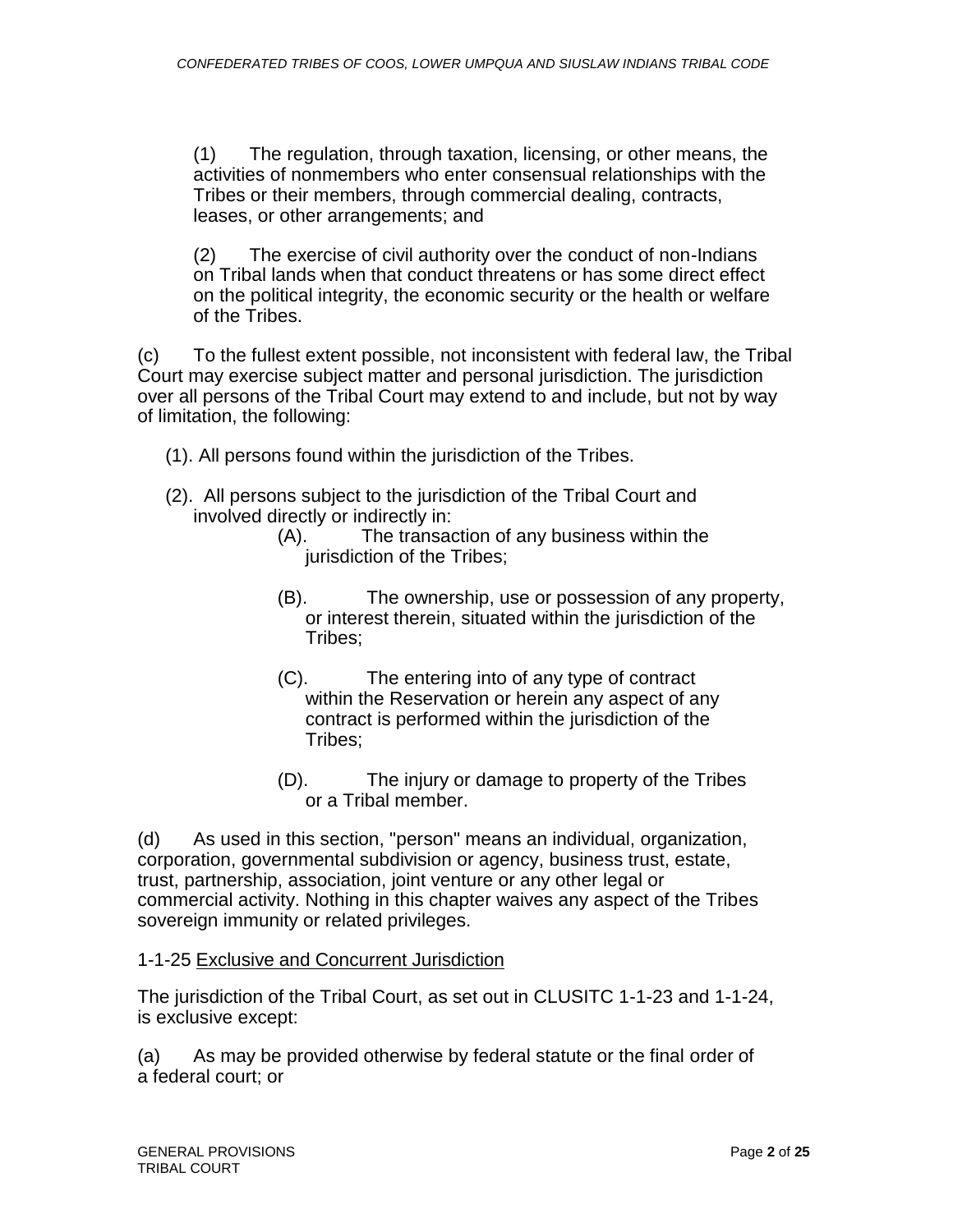(b) Where implementation of federal law, by Tribal agreement or otherwise, requires that Tribal Court jurisdiction be concurrent with that of the courts of the State of Oregon, and where Tribal statute expressly sets forth such concurrence.

# 1-1-26 to 1-1-30 Reserved for Expansion

# TRIBAL COURT JUDGES

### 1-1-31 Number and Compensation

The Tribal Court shall be presided over by a Chief Judge whose duties may be part-time but regular and permanent. Additional part-time or temporary Judges may be employed as required. Tribal Judges shall be compensated at a reasonable hourly rate as established by written contract with the Tribes and executed by the Tribal Council Chairman. No Tribal Judge's compensation shall be diminished during the term of the Judge's office.

### 1-1-32Appointment

(a) A Chief Tribal Court Judge shall be appointed by a majority of a quorum of the Tribal Council for a term of two (2) years and shall be eligible for reappointment. A vacancy of the Chief Tribal Court judgeship shall be filled by appointment by a majority of a quorum of the Tribal Council for the balance of the unexpired term.

(b) Temporary Tribal Court Judges may be appointed on a case-by-case basis by a majority of a quorum of the Tribal Council.

(c) A person shall be eligible to serve as a Tribal Court Judge only if the person: (1) has never been convicted of a felony under state or federal law; (2) has never been convicted of a serious tribal crime; and (3) has not, within one (1) year prior to appointment as a Tribal Court Judge, been convicted of a misdemeanor under state or federal law, with the exception of minor traffic violations.

(d) No Judge shall be qualified to preside in any case where he or she has any direct, personal interest or where he or she is prejudiced for or against any of the parties in the action. Nor shall any Judge be qualified to act in any case where any relative by marriage or blood in the first or second degree is a party unless all parties to the action waive this provision.

(e) All Judges shall protect and preserve the high standards of the Tribal judiciary and shall abide by the Model Canons of Judicial Ethics of the American Bar Association.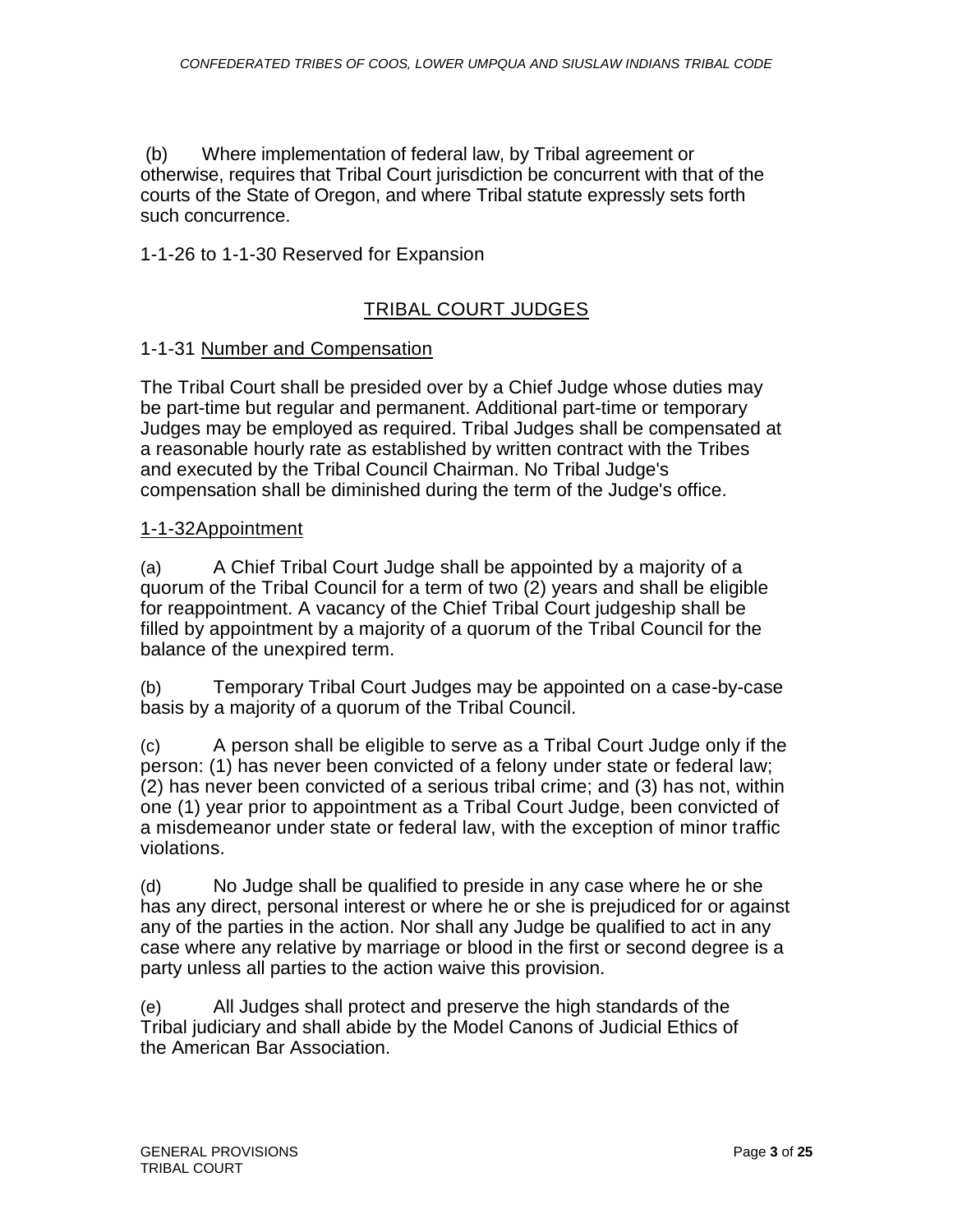# 1-1-33 Removal of a Judge of the Tribe! Court

A Judge of the Tribal Court may be suspended, dismissed or removed for cause by the Tribal Council. Cause shall be defined as malfeasance in office, corruption, neglect of duty, or conviction of a felony or misdemeanor, excluding minor traffic violations. A Judge charged by a majority of a quorum of the Tribal Council with conduct constituting cause for suspension, dismissal, or removal shall be given personal, written notice of the basis for the charge and be given adequate time to prepare a defense. The Judge shall then be given a full hearing before the Tribal Council with an adequate opportunity to present a defense, including the production of witnesses and other evidence in the Judge's behalf and an opportunity to cross-examine witnesses against the charged Judge. An affirmative majority vote of all members of the Tribal Council is necessary to suspend, dismiss or remove a Judge from office.

### 1-1-34 Disqualification of Trial or Appellate Judge; Transfer of Cause; Timing, Affidavit

(a) No Tribal Judge shall sit to hear or try any suit, action, matter or proceeding when it is established, as provided herein, that any party or attorney believes that such party or attorney cannot have a fair and impartial trial or hearing before such judge. In such case the Chief Tribal Judge shall forthwith transfer the cause, matter or proceeding to another judge of the court or apply to the Tribal Council for the appointment of a temporary judge pursuant to CLUSITC 1-1-31 and 1-1-32.

(b) Affidavit and motion for change of judge; time for making; limit of two changes of judge.

> (1) Any party to or any attorney appearing in any cause, matter or proceeding in Tribal Court may establish the belief described in (a) by motion supported by affidavit that such party or attorney believes that such party or attorney cannot have a fair and impartial trial or hearing before such judge, and that it is made in good faith and not for the purpose of delay. No specific grounds for the belief need be alleged. Such motion shall be allowed unless the judge moved against challenges the good faith of the affiant and sets forth the basis of such challenge. In the event of such challenge, a hearing shall be held before a disinterested judge. The burden of proof shall be on the challenging judge to establish that the motion was made in bad faith or for the purposes of delay.

(2) The affidavit shall be filed with such motion at any time prior to final determination of such cause, matter or proceedings in uncontested cases, and in contested cases before or within five days after such cause, matter or proceeding is at issue upon a question of fact or within 10 days after the assignment, appointment and qualification or election and assumption of office of another judge to preside over such cause, matter or proceeding.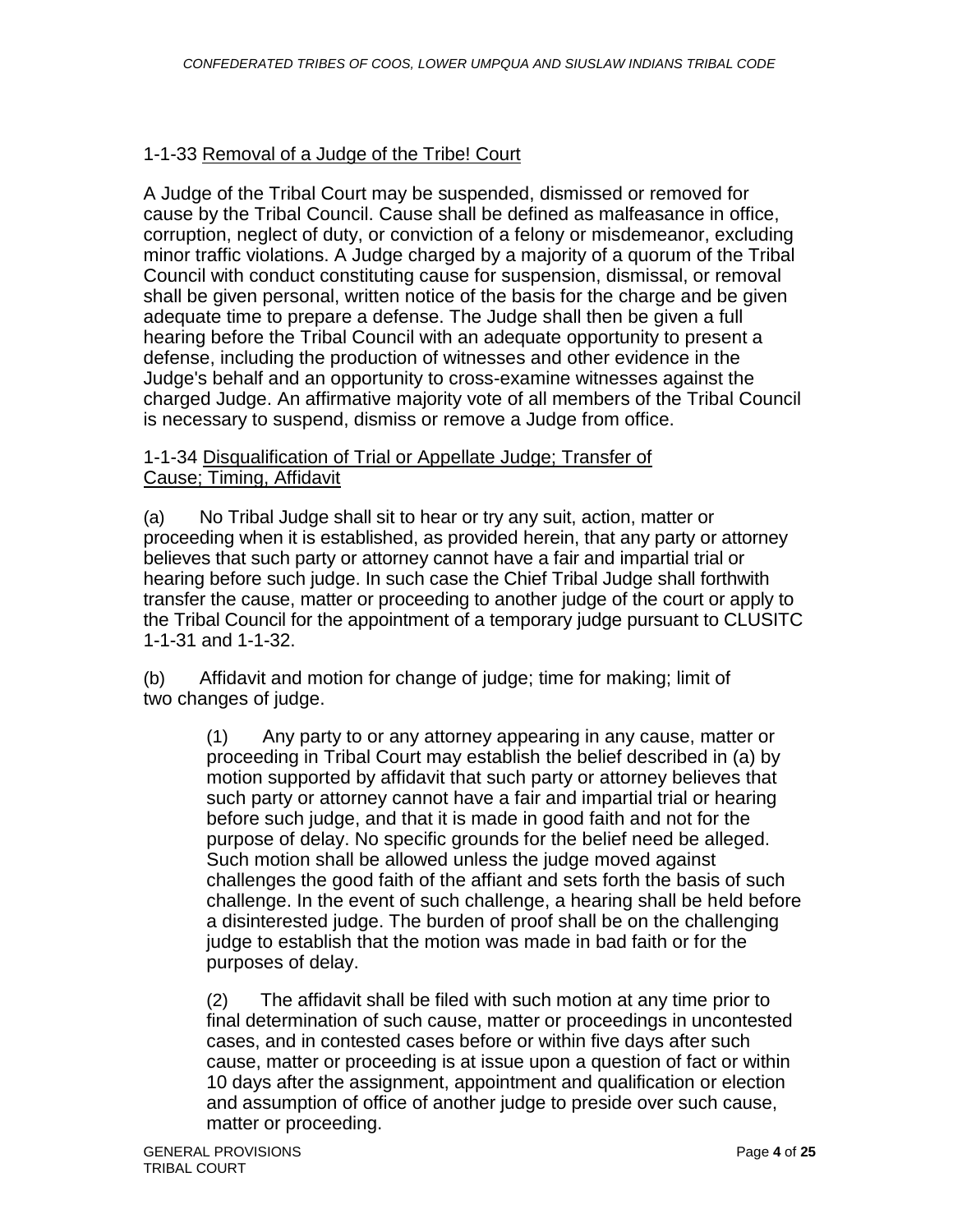(3) No motion to disqualify a judge shall be made after the judge has ruled upon any petition, demurrer or motion other than a motion to extend time in the cause, matter or proceeding.

(4) No party or attorney shall be permitted to make more than two applications in any cause, matter or proceeding under this section.

(c) Disqualification of appellate judge. A party or an attorney for a party in a cause before the Court of Appeals may move to disqualify a judge of the Court of Appeals for one or more of the grounds specified in CLUSITC 1-1-34.

1-1-35 to 1-1-40 Reserved for Expansion

# COURT ADMINISTRATION

1-1-41 Duties of the Chief Judge

(a) Except as provided in CLUSITC 1-1-42, the Chief Judge oversees general administration of the Tribal Court, including management of caseload, expenditures, library, records management, and the presentation of an annual budget proposal to the Tribal Council. In consultation with the Clerk of Court, Court administrative and research tasks may be delegated by the Chief Judge to one or more Court employees.

(b) The Chief Judge may seek and, with the approval of the Tribal Council, accept funds made available through gift, grant or contract to assist, improve or enhance Tribal Court operations.

# 1-1-42 Appointment and Duties of Clerk of Court

(a) There is established the office of Clerk of Court, which shall be filled by appointment in accordance with policies, rules and classifications of the Tribal Personnel system.

(b) As the budget for administering the Court may permit, the Clerk of Court may employ, in accordance with the Tribal Personnel System, such deputies and court reporters as may be required to assist in fulfilling the duties of the Clerk.

(c) The Clerk shall collect fees and fines paid to the Court and deposit the same within a week of collection with the Tribal Treasurer. The Clerk shall make a certified accounting of the same annually to the Tribal Council. The clerk shall be bonded in an amount sufficient to cover the average annual revenues derived from fees and fines paid to the Court.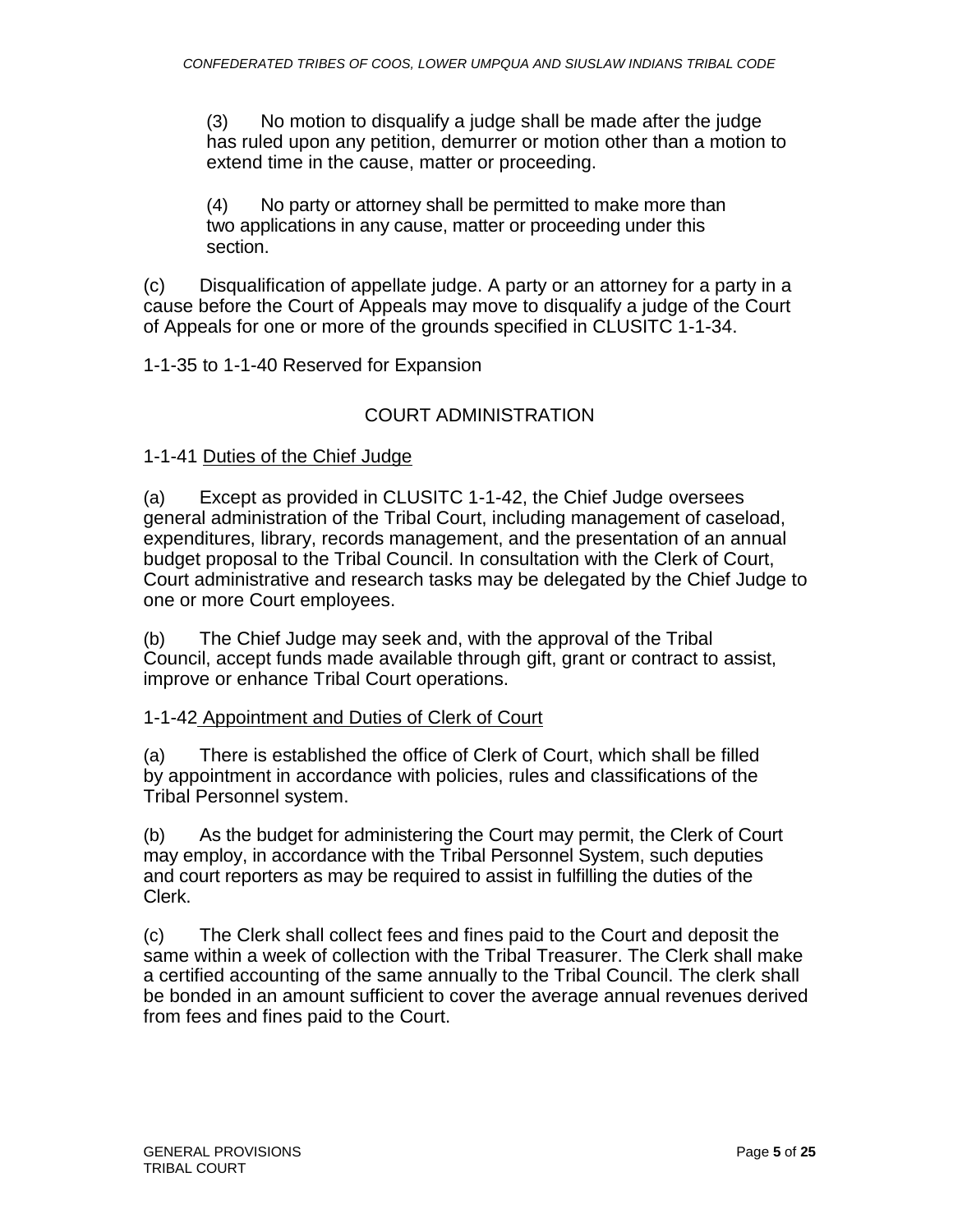(d) As required by statute or otherwise where appropriate, the Clerk shall prepare and make available to unrepresented parties forms, approved by the Chief Judge, for pleadings and service of process.

(e) The Clerk shall prepare all documents and ledgers incidental to the functions of the Tribal Court and, upon request and payment of a reasonable fee, shall certify copies of the public record of proceedings as true and accurate representations of the official Court record.

(f) The Clerk, or the Clerk's designee, shall attend all proceedings of the Court and keep a written record of the same.

(g) The Clerk shall keep a current docket numbering system and enter each action in the docket. Actions must be assigned consecutive file numbers, which must be noted in the docket where the first entry of the act is made. The Clerk shall preserve and protect the original, official records of all Court proceedings in a manner consistent with FRCP 79(a)(2) and (b).

(h) The Clerk shall keep, compile and submit records of Court proceedings to the Bureau of Indian Affairs at such times and in such detail as may be required by federal law.

(i) The Clerk shall make available for inspection and, for a reasonable fee, provide copies of all records of Court proceedings not designated confidential by law.

(j) The Clerk may issue orders as provided in FRCP

77(c)(2). 1-1-43 to 1-1-50 Reserved for Expansion

# REPRESENTATION

1-1-51 By Counsel

Every person appearing as a party before Tribal Court, except as otherwise provided for proceedings associated with Small Claims, has a right to be represented by an attorney or other person admitted to practice before the Court at the person's own expense.

# 1-1-52 Pro Se

(a) Any adult, who has not been adjudged incompetent, and who wishes to commence an action or who is a named party to an action or proceeding in Tribal Court, may represent himself or herself in person.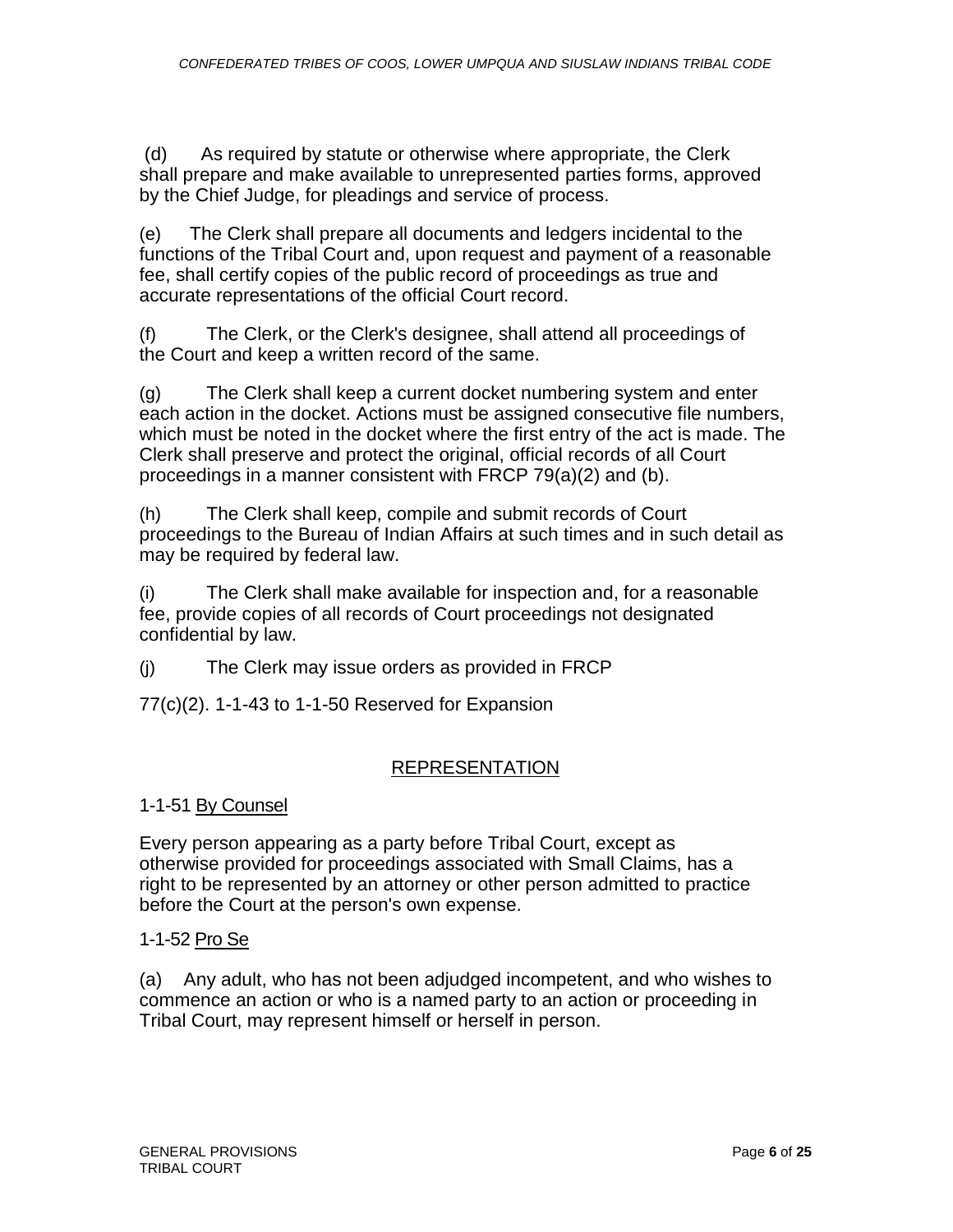(b) A corporation, firm, association, or other organized entity, except a partnership, may be represented by its Chief Executive Officer or by an employee who has been authorized in writing by the Chief Executive Officer to represent the entity in an action or proceeding.

(c) A partnership may be represented by a general partner or by an employee who has been authorized in writing by a general partner to represent the partnership.

1-1-53 to 1-1-60 Reserved for Expansion

# ADMISSION TO PRACTICE IN TRIBAL COURT

# 1-1-61 Attorneys

(a) An attorney in good standing who is admitted to practice before the Oregon Supreme Court or the United States Supreme Court shall be admitted to practice before the Tribal Court and the Tribal Appellate Court upon submission of an application for admission to practice and payment of an annual fee set by the Chief Judge *and* due January 15th of each year. Application for admission to practice will be made on a form provided by the Clerk of Court and will include the applying attorney's agreement to act as an officer of the Tribal Court in any action or proceeding in which the attorney appears, and to conduct legal practice in accord with any Rules of Professional Conduct as adopted by the Tribal Council.

(b) An attorney not admitted to practice in Oregon nor before the United States Supreme Court and not previously admitted to practice before the Tribal Court, but admitted to practice and in good standing before the courts of another state, may be admitted to practice before the Tribal Court, for the purposes of a single case or controversy, upon:

- (1). association in that case with an attorney who is admitted to practice before the Tribal Court;
- (2). certification by the admitted attorney of the qualifications of the attorney from out-of-state and of association for purposes of the specified case or controversy; and
- (3). submission of an application and fee, as provided in (a) above.

(c) An attorney employed by the Tribes shall be admitted to practice before the Tribal Court and Tribal Appellate Court without filing an application or paying a fee.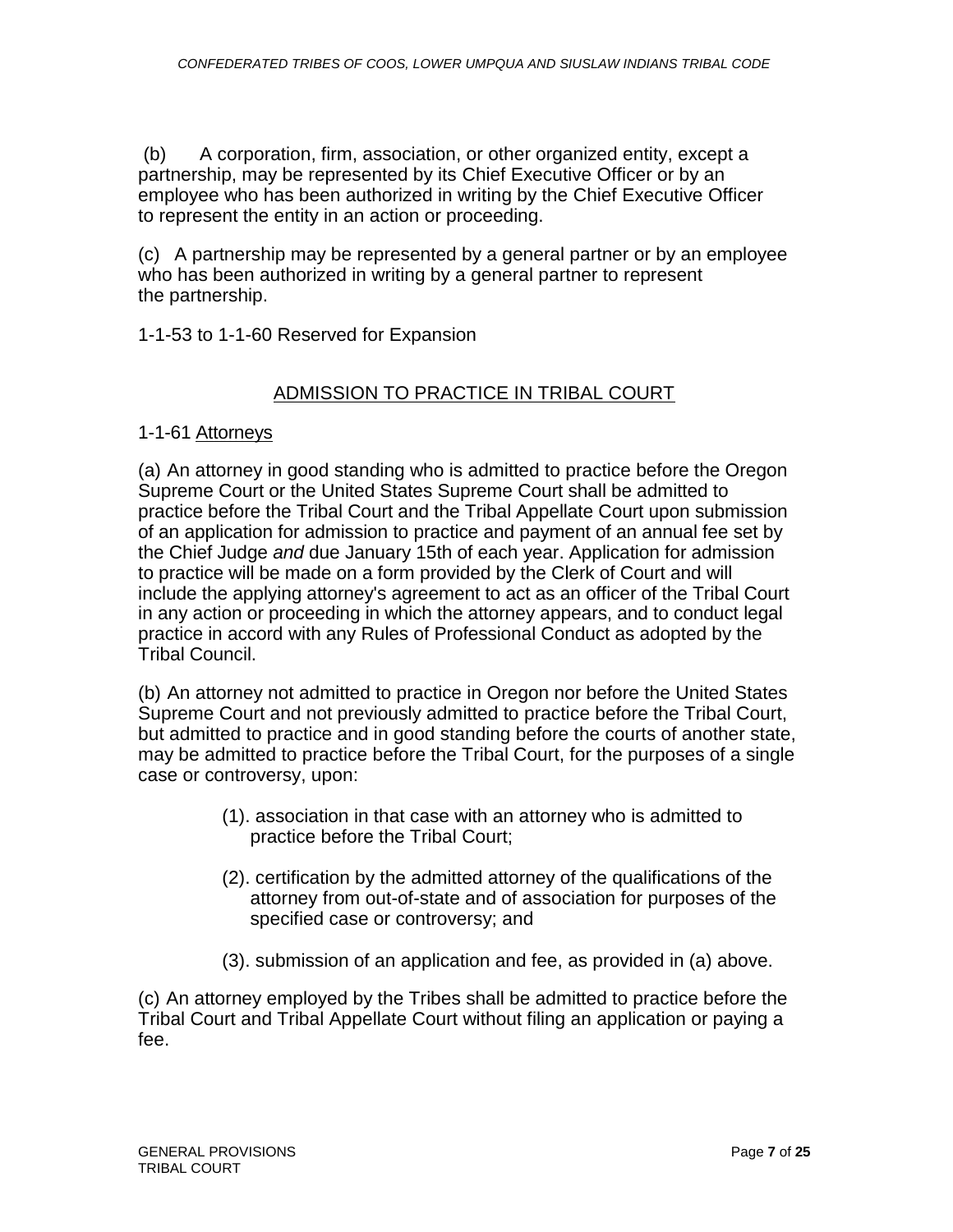# 1-1-62 Law Students

A student currently enrolled in the third year of study in an accredited School of Law in the United States may be admitted to practice before the Tribal Court if an attorney admitted to practice before the Tribal Court requests the admission in writing and agrees to supervise and assume responsibility for the student's practice.

### 1-1-63 Admission Required Prior to Filing Papers

No pleading, motion, brief, or other paper in any action or proceeding or appeal will be accepted for filing by the Clerk of Court from an attorney or law student who has not been first admitted to practice before the Tribal Court.

### 1-1-64 Child Support Investigators

A Child Support Investigator for the Tribes or the State of Oregon may file papers and appear in Tribal Court for the limited purposes of seeking a Child Support Order, having a Foreign Judgment recognized, or applying for a Writ of

Execution or Garnishment.

### 1-1-65 to 1-1-70 Reserved for Expansion

# JURIES AND WITNESSES

### 1-1-71 No Right to a Jury Trial

There is no right to a jury trial unless and until this Code is amended to provide for offenses punishable by imprisonment.

### 1-1-72 Power to Subpoena Witnesses

A Judge of the Tribal Court has the power to issue subpoenas to compel the attendance of witnesses and the production of documents either on the Court's own motion or on the request of any party to a case, which shall bear the signature of the Judge issuing the subpoena.

### 1-1-73 Compensation of Witnesses

(a) Each witness, except an expert witness, answering a subpoena to appear in a civil trial shall be paid by the party requesting the subpoena, or by the Court if the subpoena was issued on its own motion, the sum of thirty dollars (\$30.00) for each day, or part-day, that his or her presence is required in Court or at any deposition location and for transportation costs to and from Court or the deposition location, at a rate established by the Tribes, or, if travel by air is necessary, at the lowest practicable rate then available for airfare.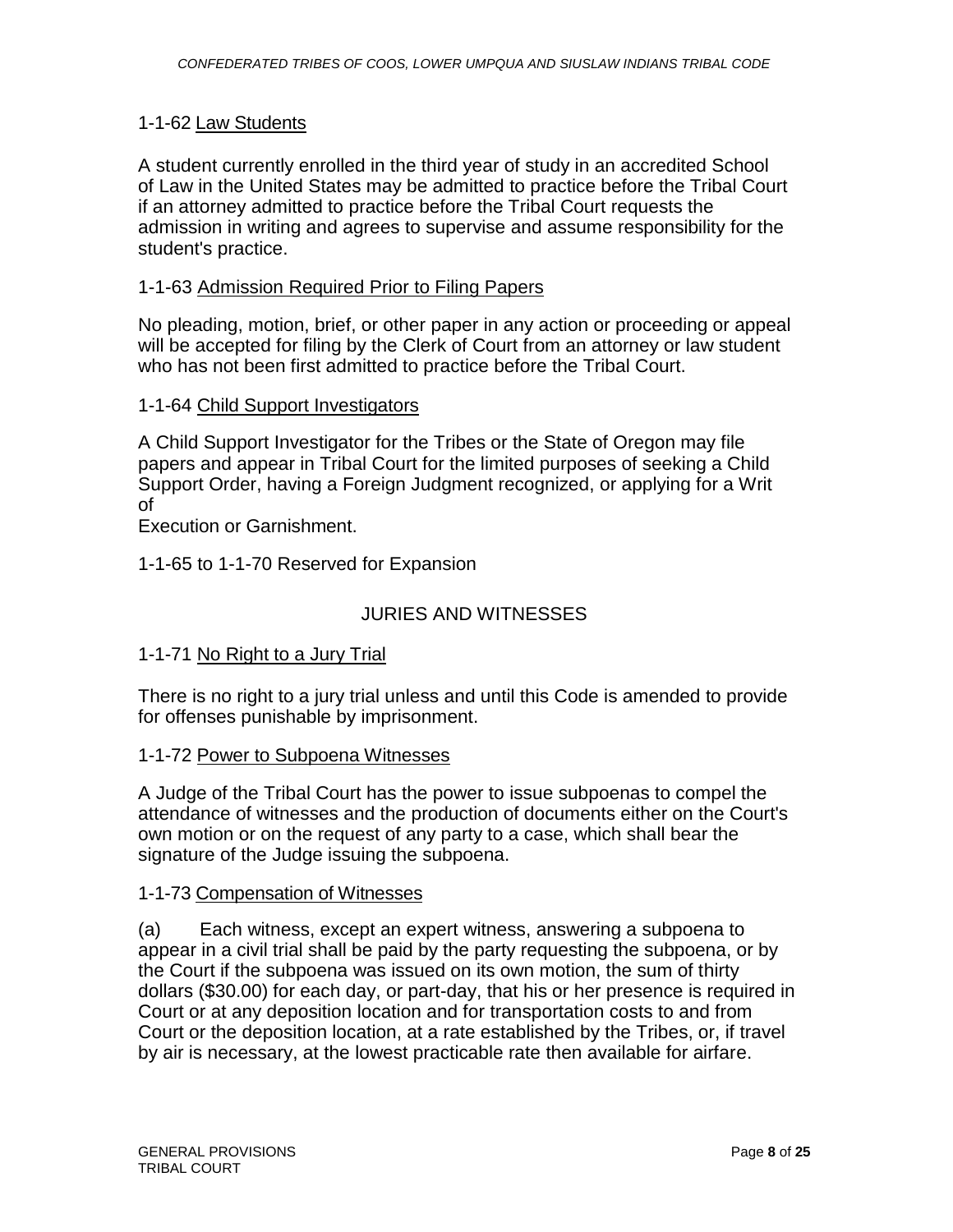(b) An expert witness may be paid a reasonable fee by the party calling the expert. If the Court, on its own motion, finds it necessary in the interests of justice to call an expert witness, it shall pay the witness a reasonable fee, not to exceed the expert's regular hourly rate for such service, and assure that the expert is available for interview by the parties prior to any testimony by the expert.

**(c)** If attorney's fees and costs are permitted by statute or by agreement of the parties to be awarded to the prevailing party, the Court may also order the award of witness fees and transportation costs to the prevailing party.

# 1-1-74 Service of Subpoenas

**(a)** Service of a subpoena shall be made by a competent person who is at least eighteen (18) years of age and not a party to the action. Proof of service of subpoena shall be filed with the Clerk of Court by noting on the subpoena the return date, time and place that it was served.

**(b)** Effect of Failure to Obey a Subpoena. If a witness fails to obey a subpoena, the Judge may immediately issue an order to show cause why the person should not be found in contempt of Court.

1-1-75 to 1-1-99 Reserved for Expansion

# UNIFORM TRIBAL TRIAL COURT RULES (UTTCR)

# UTTCR 1 Application

Except as otherwise provided herein, the following rules apply in all actions and proceedings before the Tribal Court as follows:

**(a)** All UTTCR rules apply, according to their terms, in all actions and proceedings where any party is represented by an attorney.

**(b)** Compliance with Rules 6, 7, 11, 13(c) and Rules 14 through 19 are not required when all parties represent themselves.

**(c)** The Chapter 2-5 CLUSITC Rules of Civil Procedure 2-5 also apply to all actions in conjunction with the UTTCR.

# UTTCR 2 Matters Under Advisement More Than 90 Days

(a) If any Trial Judge shall have any trial court matter under advisement for a period of more than 90 days, it shall be the duty of all parties to call the matter to the Court's attention forthwith, in writing.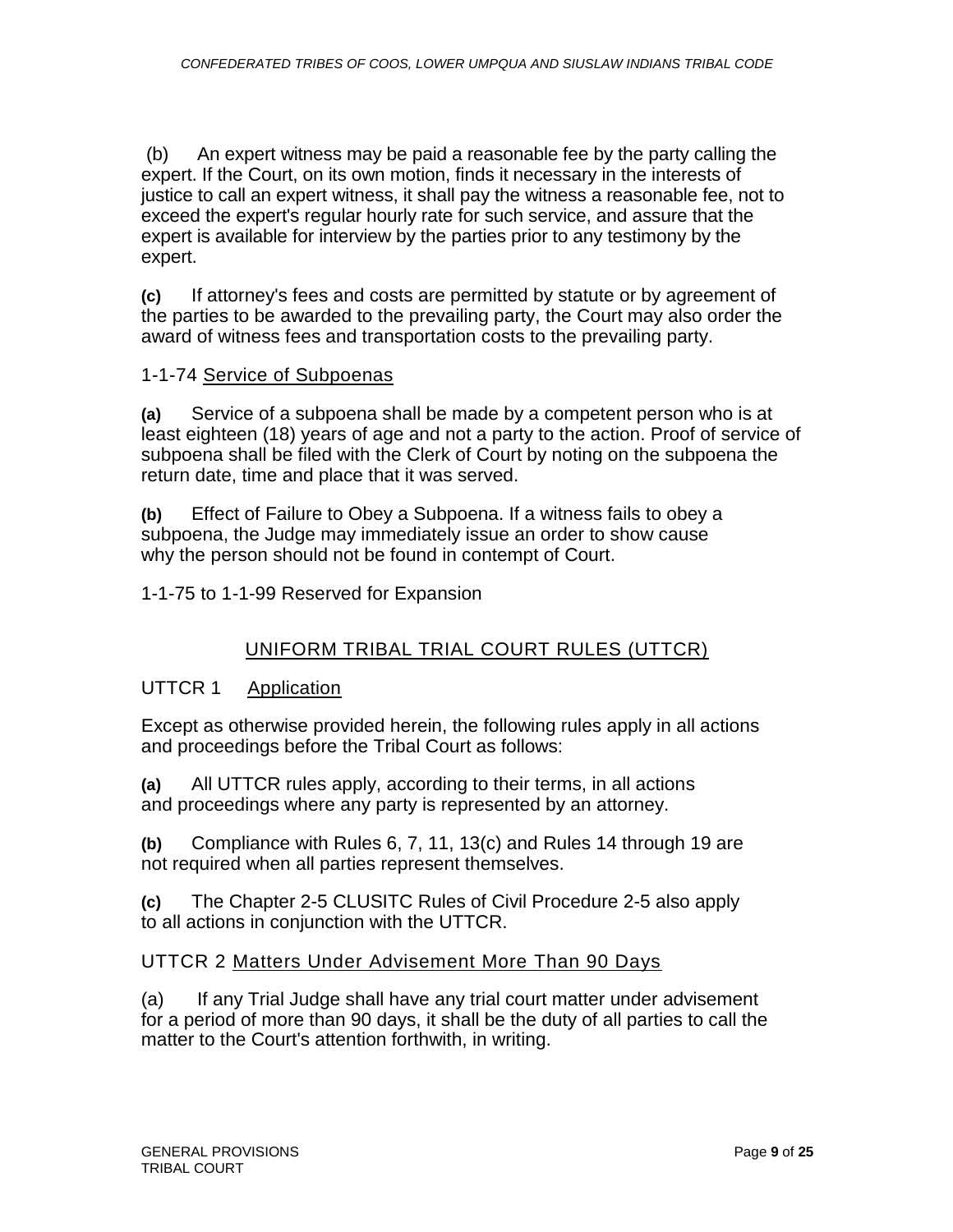(b) If the matter remains under advisement for 180 days, all parties are required to call the matter to the judge's attention forthwith, with copies to the Chief Justice of the appellate court and the Tribal Council Chairman.

# UTTCR 3 Assignment of Judges

(a) Assignment of Trial Judge. A Chief Judge will preside over each docketed case unless the judge recuses himself or herself for good cause or is disqualified under CLUSITC 1-1-34. If the Chief Judge determines, on the basis of the pleadings before trial, that the interests of justice would best be served by the appointment of a visiting judge with experience in the legal areas to be litigated, the Chief Judge may substitute such appointment upon approval by the Tribal Council as provided in CLUSITC 1-1-32(b).

(b) Presiding Judge. Once assigned and unless recused, excused, disqualified or replaced by a visiting judge, a judge will preside over all proceedings in a case. Pretrial proceedings will be calendared by the Clerk of Court for the presiding judge and the cause will be set for trial as provided by Rule 4.

# UTTCR 4 Trial Scheduling

(a) Civil Trial Scheduling. The Clerk of Court shall keep a trial calendar upon which all civil causes shall be entered. Any counsel or unrepresented party may prepare and serve on all counsel and unrepresented parties and file with the Court a proposed scheduling order. After consulting with counsel and with any unrepresented parties, the presiding judge will enter a scheduling order setting the dates for pretrial conferences, for closing discovery, for filing pretrial motions, and for commencing trial. The presiding judge may modify the scheduling order upon a showing of good cause. In the event that no counsel or unrepresented party offers a proposed scheduling order within the earlier of 120 days after any defendant has been served the complaint or within 90 days after any defendant has appeared, the presiding judge will order a scheduling conference and issue a scheduling order within 10 days thereafter.

# UTTCR 5 Court Records

(a) Definition. Court records consist of all papers and documents filed with the Clerk of Court in connection with any action or proceeding, as well as the minutes and transcripts constituting the record of any trial or hearing. A judge's work papers, including without limitation notes, drafts, and research done at the judge's request, and papers or documents relating solely to Court administration are not Court records within the meaning of this rule.

(b) Public Records. Except as provided in (c) below, Court records are public records and are available for inspection and for copying upon payment of the established copying charge.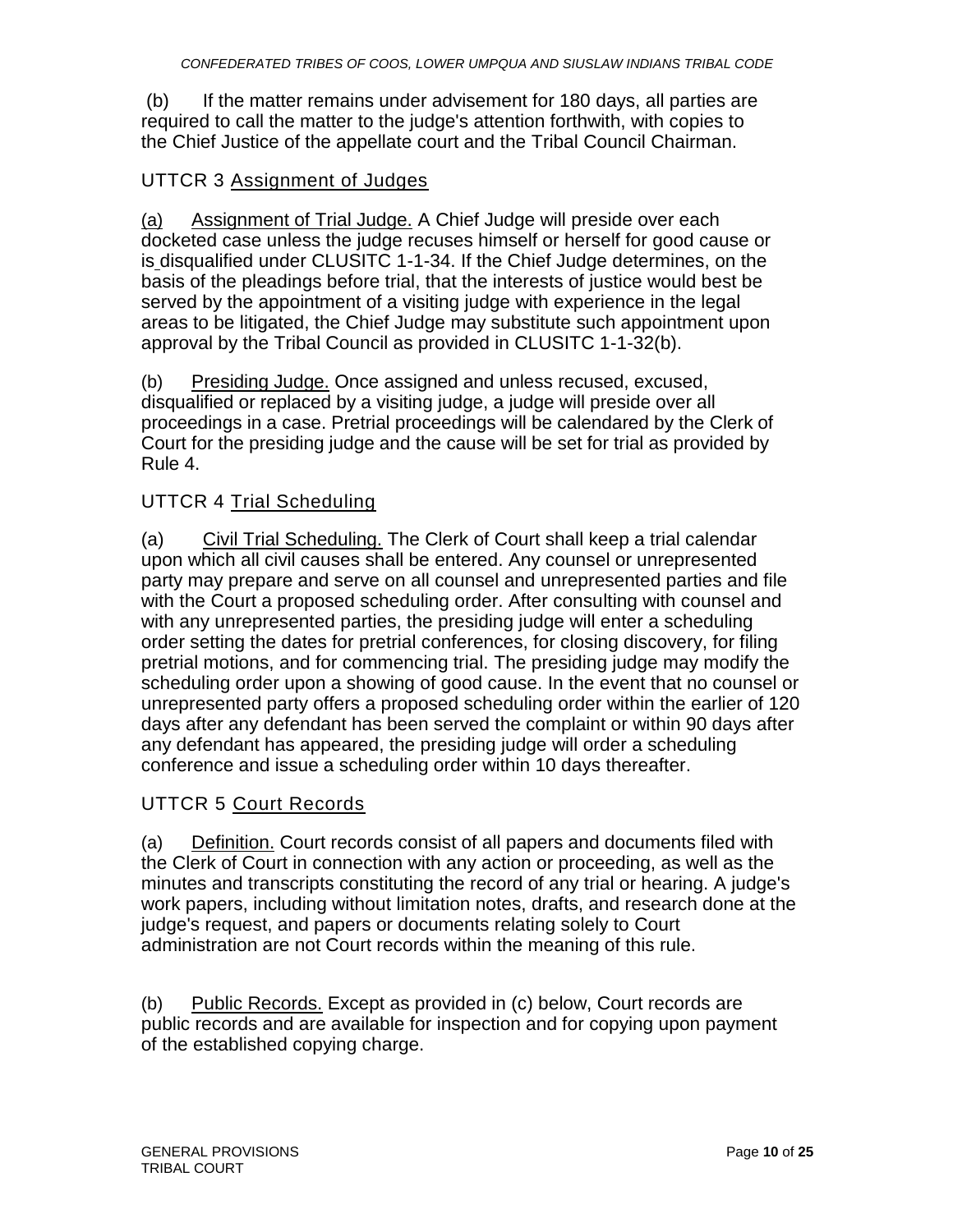(c) Privacy Protection for Court Records. The provisions of 2012 FRCP 5.2 or its successor shall apply.

(d) No Withdrawal of Records. No Court records may be withdrawn from the custody of the Clerk of Court.

# UTTCR 6 Computing and Extending Time; Time for Motion Papers

Time shall be computed according to Rule 6 of the Federal Rules of Civil Procedure.

# UTTCR 7 Copies and Filing Fees

(a) Provision of Copies to Court. Parties shall furnish to the Clerk of Court all necessary copies of any pleadings or other papers constituting or containing a notice to other parties which must, by law or rule, be given by the Court in the context of an action or proceeding.

(b) Payment of Filing Fee. Except as may be otherwise provided, no complaint, petition, motion, application, or other legal paper or document shall be filed by the Clerk of Court without being accompanied by the appropriate filing fee; provided, however, that the Chief Judge or acting Chief Judge of Tribal Court may waive the filing fee upon a well-documented showing of grave need by an applicant. The Tribes need not pay filing fees.

(c) Filing Fee Schedule. The current filing fee and copying fee schedule as set by Order of the Chief Judge of Tribal Court is published separately and is available from the Clerk of Court.

# UTTCR 8 Format of Papers Presented for Filing

(a) Nonconforming papers may not be accepted for filing.

(b) "Papers" means all pleadings, motions, briefs, other documents, and copies, except exhibits.

(c) All papers shall be:

- (1).typewritten, printed, or the equivalent in a typeface or letter size not smaller than pica;
- (2). on standard quality unglazed white paper, 8-1/2 X 11 inches in size;

(3). printed on only one (1) side;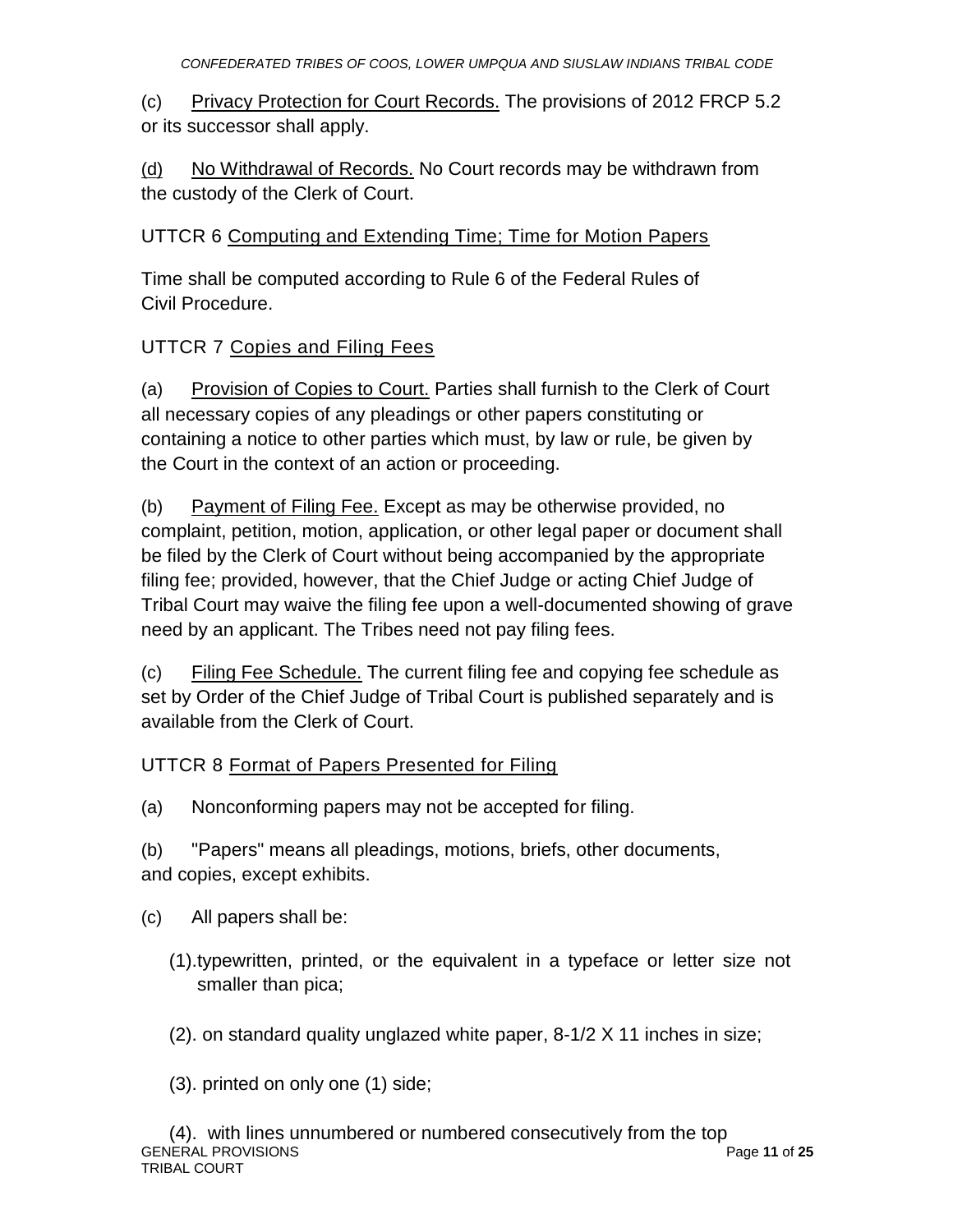- (5). double spaced;
- (6). with pages numbered consecutively at the bottom and bound firmly at the top.
- (d). Matters such as property descriptions or direct quotes may be single spaced.

(e) Extraneous documents in the above format and not readily conformable may be filed in their original form and length.

(f) Additions, deletions, or interlineations shall be initialed by the Clerk of Court or by a judge at the time of filing.

- (g) All copies served shall conform to the original as filed
- (h) The first page of all papers shall conform to the following illustration:

Name of counsel Complete mailing address Telephone number

### IN THE TRIBAL COURT FOR THE CONFEDERATED TRIBES OF THE COOS, LOWER UMPQUA, AND SIUSLAW INDIANS OF OREGON

\_\_\_\_\_\_\_\_\_\_\_\_\_\_\_\_\_\_\_\_\_\_\_\_\_\_\_\_\_\_\_\_\_\_\_\_\_\_\_\_\_\_\_\_\_\_\_\_\_\_\_\_\_\_\_\_\_\_\_\_

| Plaintiff, | Cause No.                                                               |
|------------|-------------------------------------------------------------------------|
| VS.        | <b>COMPLAINT</b><br>(or other pleading or motion,<br>Completely titled) |
| Defendant  |                                                                         |

# UTTCR 9 Commencing a Civil Action

(a) A civil action shall be commenced in Tribal Court by the filing of a complaint with the Court.

### UTTCR 10 Summons

(a) FRCP 4  $(a)(b)(c)(1)$  and  $(2)$  shall apply; and

(b) At plaintiff's request, the Court may order that service be made by the Tribal Police or a person specially appointed by the Court.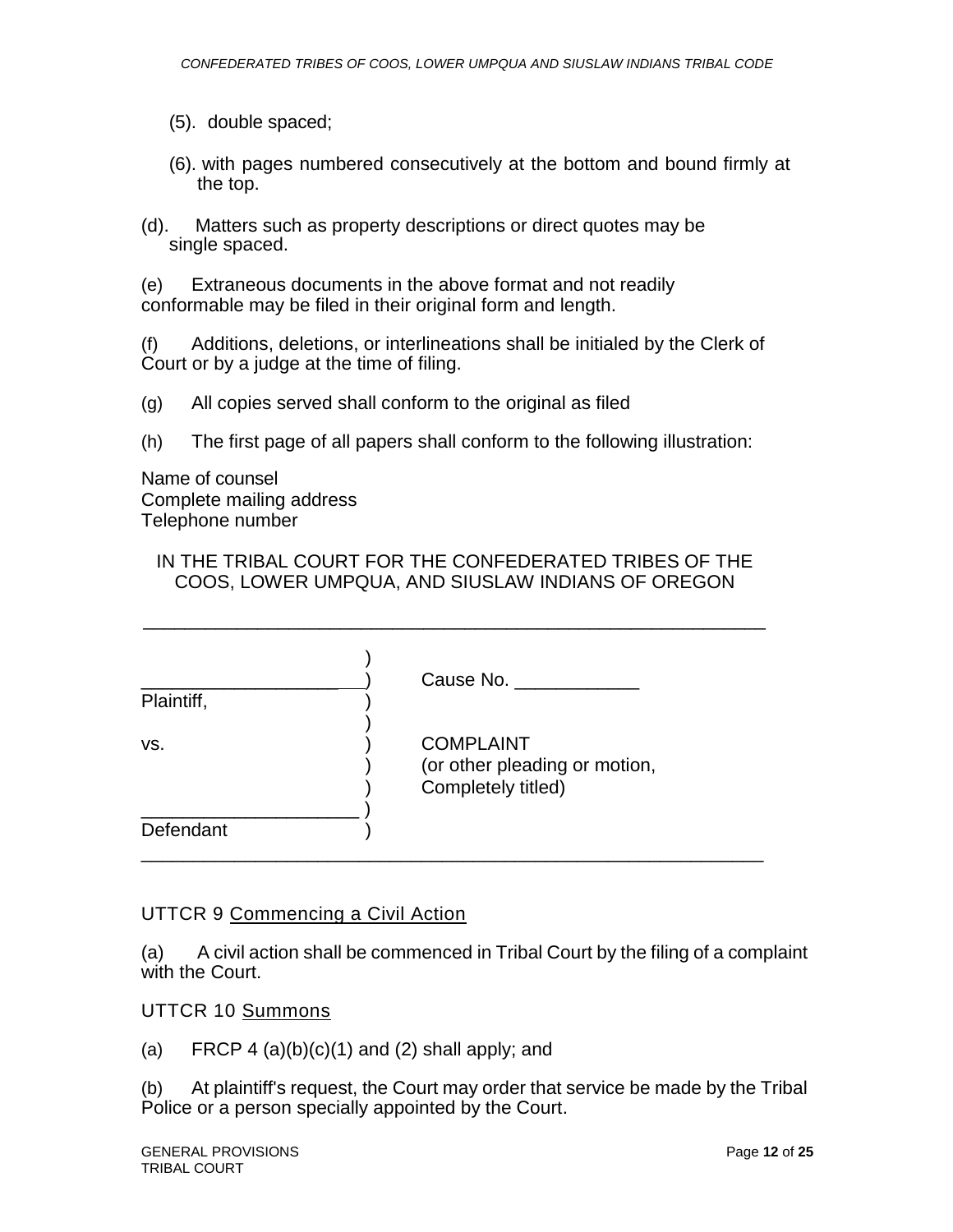(c) Process — other than a summons under (a) of this Rule or a subpoena under CLUSITC 1-1-74 — must be served by the Tribal Police or a person specially appointed by the Court.

### UTTCR 11 Serving and Filing Pleadings and Other Papers

The provisions of 2012 FRCP  $5(a)(b)(c)(d)(1)(2)$  and (4) or its successor shall apply and any Supplemental Rule established by the Court.

### UTTCR 12 Pleadings and Motions

The provisions of 2012 FRCP 7, 7.1, 8, 9(a)-(g), 10, 11, 12, 13, 14 and 15 or their successors shall apply.

### UTTCR 13 Ex Parte Matters

(a) Application for Orders. Extensions of time to further plead, file briefs, continue a hearing on a motion, and other permissible ex parte matters may be granted by order of the Court upon written application, stating the grounds for the extension, proposing an early date certain for filing or the hearing and certifying the notice to opposing parties as provided in (b) below.

(b) Certificate of Notice. Prior to the issuance of an ex parte order, the counsel or unrepresented party seeking such order must file a written certification with the Court declaring that opposing counsel and any unrepresented party has been contacted, or that a diligent effort has been made to contact said counsel or unrepresented party, to give reasonable notice of:

- (1). The time and place of the ex parte conference or meeting, and
- (2). The substance of the order sought.

Such certification shall also include information as to whether opposing counsel or any unrepresented adverse'party opposes the motion.

(c) Form of Order. All requests for extension of time or continuance or other ex parte matters shall be accompanied by an appropriate form of order.

(d) Emergency Orders. Nothing in this Rule limits the equitable powers of the Court to issue, upon petition, such emergency orders as may be necessary to preserve the status quo or to maintain law and order in the context of a civil case or controversy until the earliest time that the matter may be heard. No emergency or temporary ex parte order shall relieve the party seeking such order of the burden of proof of allegations made in the application or pleading except in those matters where the burden of proof is expressly transferred by Tribal law or by the general rules of law governing the exercise of a court's equitable or extra ordinary powers.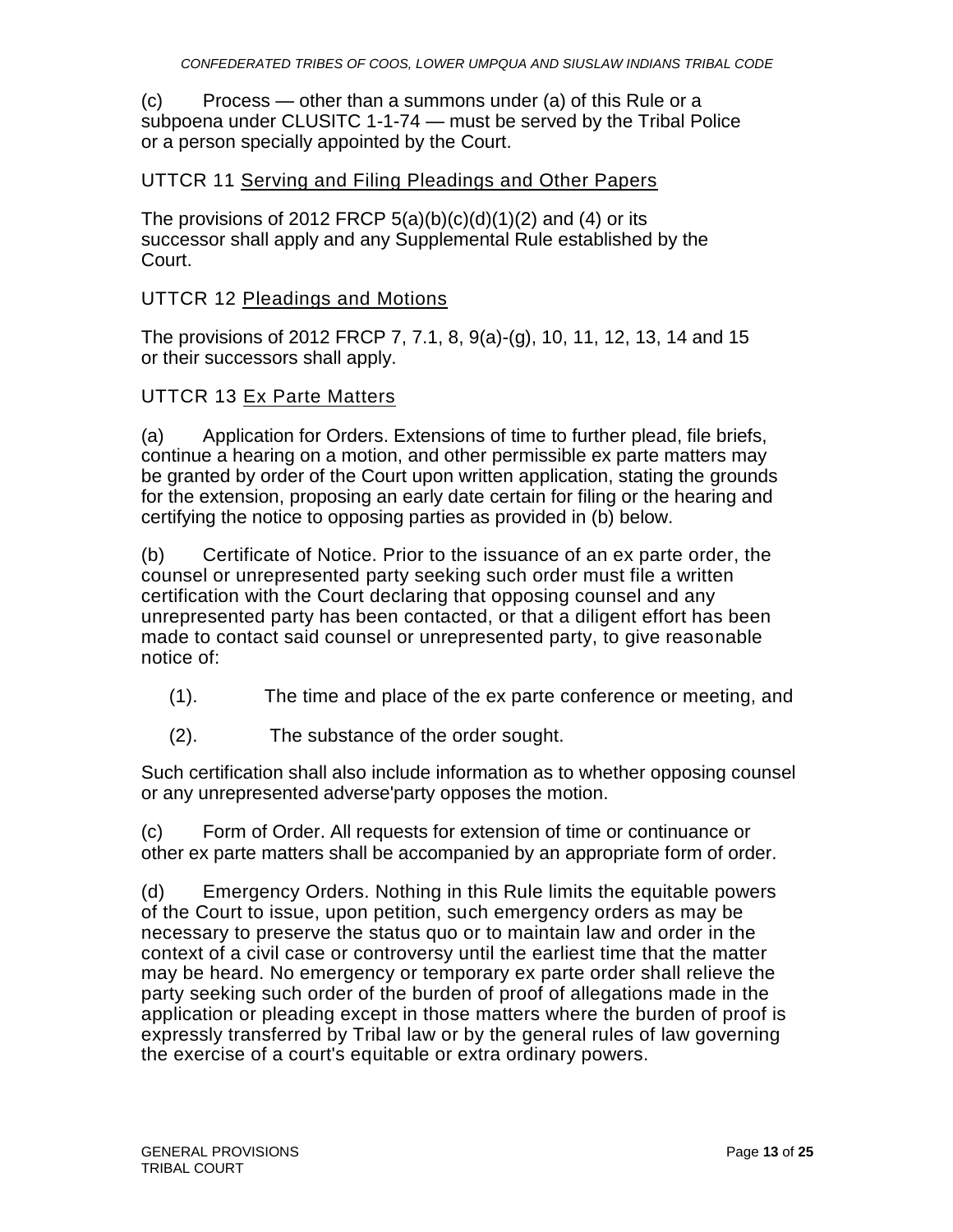#### UTTCR 14 Pretrial Conference and Pretrial Memorandum and Order

Unless otherwise ordered by the presiding judge, a pretrial conference shall be held in all contested cases. Plaintiff's counsel shall convene a conference of all counsel, not later than five (5) days prior to the pretrial conference deadline, for the purpose of preparing a pretrial memorandum and order. If counsel can agree upon and file a pretrial memorandum and order before the deadline for the pretrial conference, the scheduled pretrial conference will be vacated. In the event of a dispute as to the contents of the order, such dispute shall be presented to the judge for resolution at the pretrial conference.

### UTTCR 15 Disclosures and Discovery

The provisions of 2012 FRCP 26 to 37 or their successors shall apply to disclosures and discovery.

### UTTCR 16 Substitution of Counsel

(a) Counsel representing a party in any action or proceeding may be substituted at any time upon:

- (1).the written consent of both the party and counsel filed with the Clerk of Court and entered in the minutes, or
- (2). an order of the Court which may be granted upon written application by either the party or counsel if the applicant has given notice of the application.

(b) Timely written notice of a substitution of counsel shall be given to the adverse party.

#### UTTCR 17 Judgments and Summary Judgment

CLUSITC Chapter 2-5 shall govern.

#### UTTCR 18 Rules of Conduct

(a) Decorum

(1). All court proceedings shall be conducted in a dignified and respectful manner. All persons addressing the Court shall arise and shall speak in a clear and courteous manner.

(2). Civility and respect are the keys to behavior in this Tribal Court — that includes everyone: the judge, staff, lawyers and witnesses. If you have any complaints about anyone's civility, including the judge, please bring the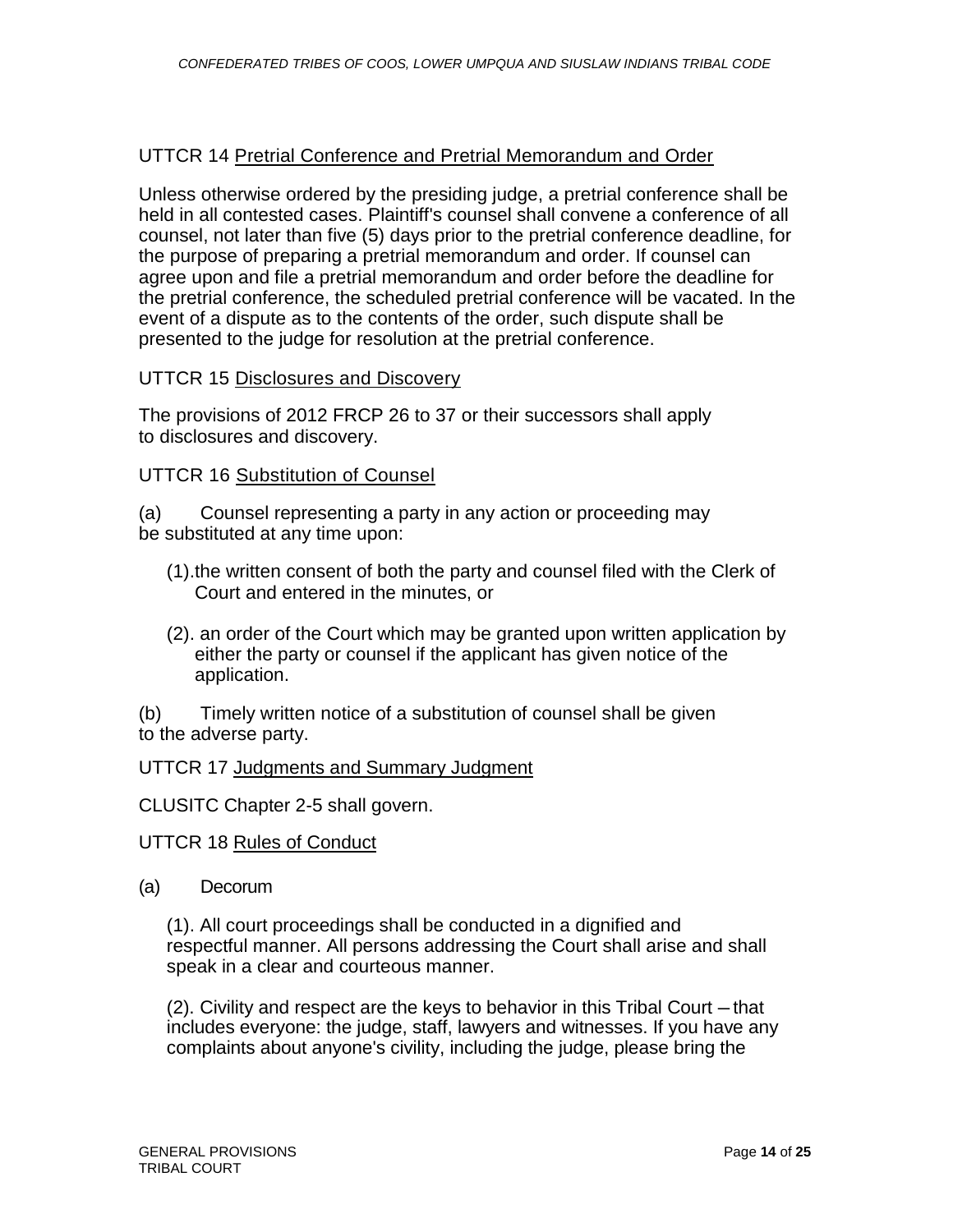matter to the immediate attention of the court by asking for a conference in chambers.

- (3). Keep the trial low-key. It is not a circus, a contest of dramatic ability or an oratorical contest. It should at all times be a quiet, dignified search for the truth.
- (4). Rise when the judge enters and leaves the courtroom.
- (5). Address all remarks to the judge, not to opposing counsel. Argument between attorneys is prohibited.
- (6). Rise when addressing the judge and when making objections.
- (7). Do not exhibit familiarity with witnesses, opposing counsel, or court personnel. Do not use first names for witnesses, parties, opposing counsel or court personnel.
- (8). Do not bring food or beverages into the courtroom, nor allow witnesses to chew gum, etc. Men should not wear hats in court. Caution your witnesses and guests accordingly.
- (9). Stand a respectful distance from the bench.
- (b) Promptness

(1).The judge makes every effort to commence proceedings at the time set. Promptness is expected from counsel and witnesses.

(c) No Discussion with Judge

No witnesses or party to any case shall under any circumstances either before or during trial, attempt to discuss any case pending before the Court with any of the judges, except in open court.

### UTTCR 19 Civil Recording Tape Retention

Tapes used in the recording of criminal and/or civil matters shall be retained by the Tribes' Tribal Court for a period of not less than three (3) years from the date of the last recorded matter on the tape.

### UTTCR 20 Trial Procedure

(a) Swearing in Witnesses

All witnesses shall be administered an oath by the judge, clerk or bailiff as follows: "Do you swear (or affirm) to tell the truth in this matter now before you?"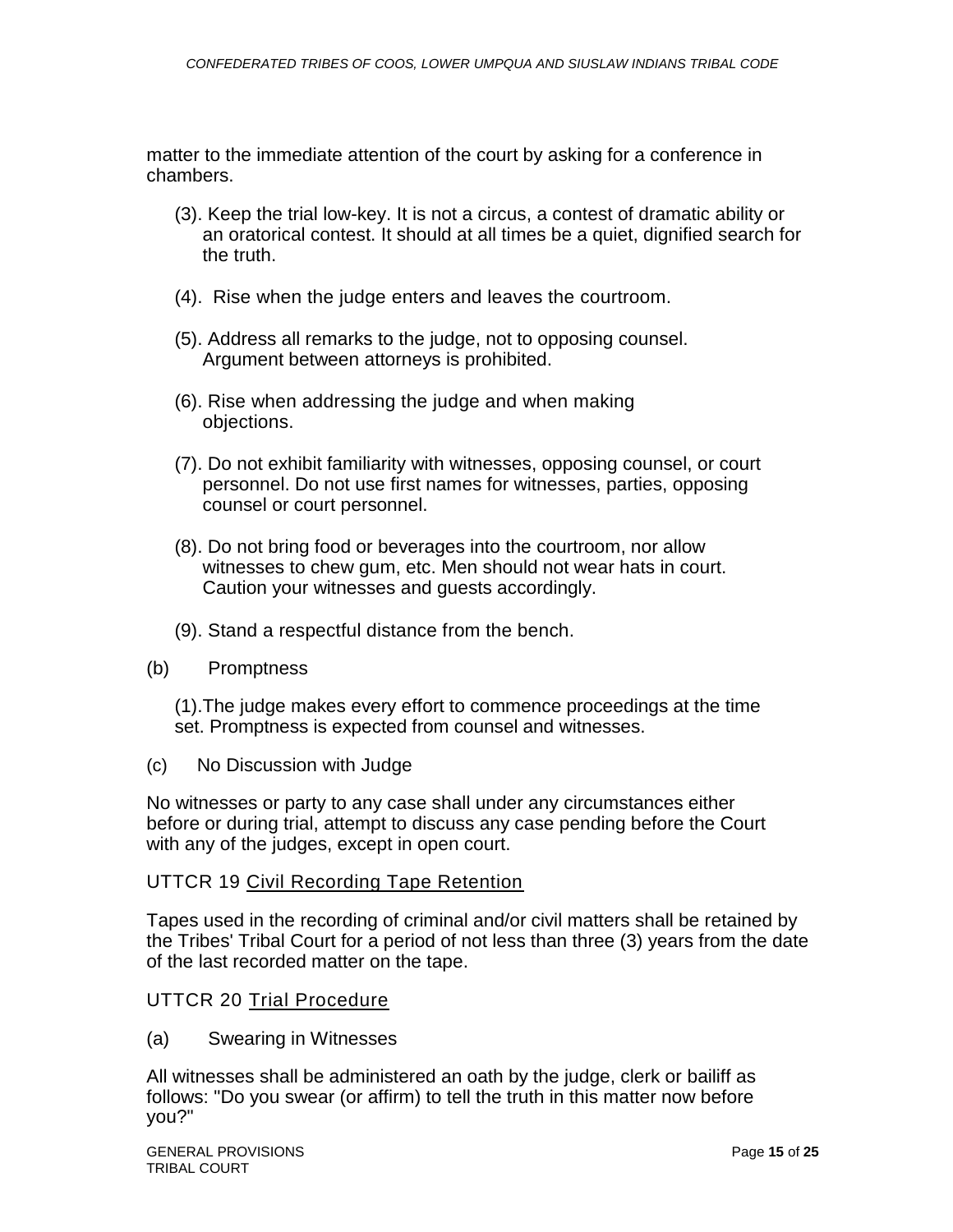# (b).Conduct of Trial

Plaintiff shall begin by making his opening statement setting forth the charge or claim for relief against the defendant. The defendant shall then have the opportunity, unless waived, to make an opening statement of his position. Upon the conclusion of such statement, or if the defendant waives opening statement, upon the conclusion of the plaintiff's opening statement, the plaintiff shall call such witnesses and offer such exhibits as he may see fit. Upon the conclusion of the plaintiff's case, the defendant shall call such witnesses and offer such exhibits as he may see fit. The plaintiff shall, thereafter, in rebuttal, have an opportunity to call such witnesses and offer such evidence as he may see fit to rebut the evidence by the defendant. Both the plaintiff and defendant shall have the right to cross-examine witnesses.

At the close of the case, plaintiff shall have the opportunity to present his closing argument in chief. The defendant shall then have the opportunity to present his closing argument in chief. Upon the close of the defendant's closing argument in chief, the plaintiff shall have the opportunity to present the plaintiff's rebuttal.

(c) Opening Statement

Opening statements shall be confined to what you expect the evidence to show. It is not proper to use the opening statement to argue the case, instruct as to the law, or explain the purpose of an opening statement. Unless the case is unusually complex, the average time should not exceed thirty (30) minutes.

- (d) Witnesses
	- (1).It is unnecessary to greet or introduce yourself to adverse witnesses. Commence your cross-examination without preliminaries. The right to cross-examine is not a right to examine crossly nor to ask the witness to pass on the credibility of another witness.
	- (2). Examine witnesses while seated at counsel table, standing behind counsel table, or at the lectern.
	- (3). Refrain from approaching a witness or the bench without leave of court
	- (4). Refrain from hovering over a witness, even when permission has been granted for you to approach the witness. Maintain a respectable distance from the witness.
	- (5). If you need to point to an exhibit or to use the easel when you ask a question, return to your seat as soon as possible.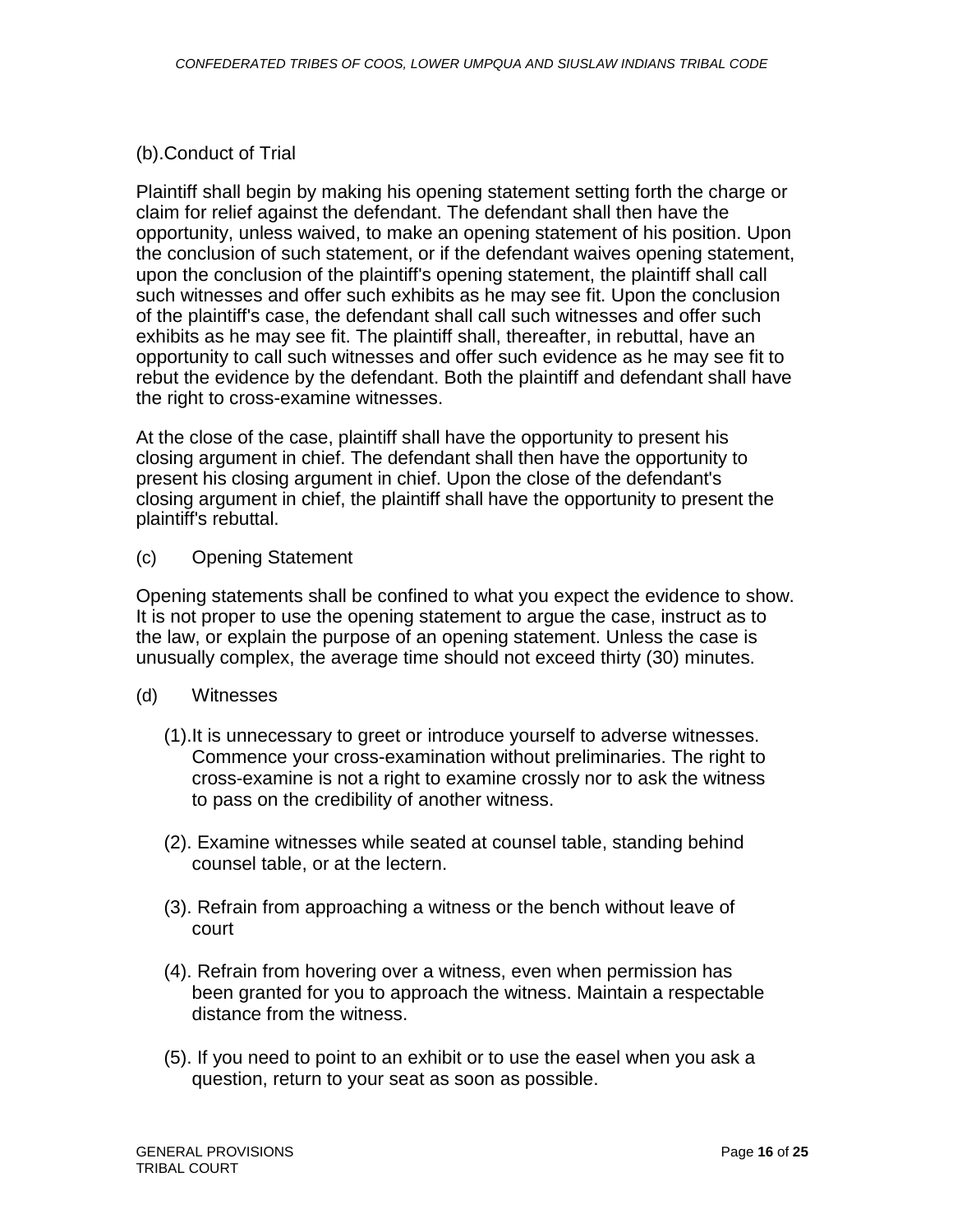- (6) A whiteboard, white paper, chalk, pens, TV and VCR are available. However, if you want a tape recorder or similar equipment, you must furnish it or make arrangements with the courtroom clerk at least one (1) day in advance.
- (7)Treat witnesses with fairness and consideration. Do not shout at, ridicule or otherwise abuse witnesses.
- (8) Do not ever, by facial expression or other conduct, exhibit any opinion concerning any witness' testimony. Council will admonish their clients and witnesses about this common occurrence.
- (9) When court is in session, do not address the reporter. Refrain from asking the reporter to mark testimony. Address all requests for rereading of questions and answers to the judge.
- (10) If a witness is on the stand at a recess or adjournment, have the witness on the stand ready to proceed when court is resumed.
- (11) Do not delay proceedings by writing out witnesses' answers during questioning. Charts and diagrams, where possible, should be prepared in advance, but counsel may use the writing board for opening and close.
- (12) Where a party has more than one lawyer, only one may conduct the direct or cross-examination of a given witness.
- (e) Objections
	- (1).When objecting, state only that you object and briefly specify the ground(s). Do not use objections to make a speech, recapitulate testimony, or to guide the witness.
	- (2). Do not argue an objection until the judge grants permission or requests argument.
	- (3). Give the judge advance notice if you have reason to anticipate that any question of law or evidence is difficult or will provoke an argument.
	- (4).Sidebar or chambers conferences during trial are not to be utilized for discussion of evidentiary issues. Most evidentiary hearings will be conducted at court recesses or, if important enough to justify interruption of the trial, and the matter heard in open court (of course you may ask to approach the bench to request necessary recesses, etc.)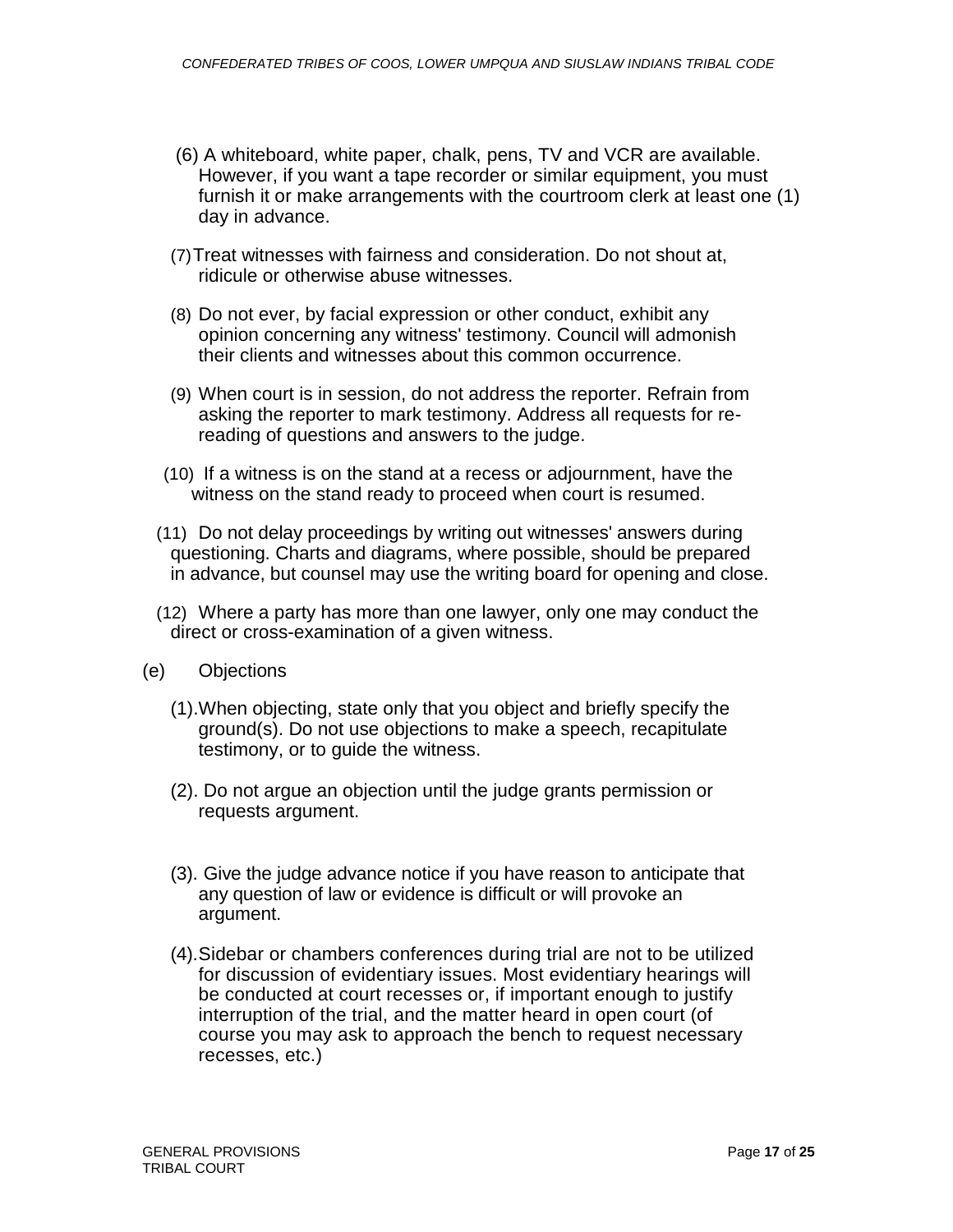### (f) Exhibits

- (1).All exhibits will normally be marked and received in advance per the court's order, in a manner consistent with Oregon 2012 UTCR 6.080, "Marking Exhibits", or its successor.
- (2). Each counsel is responsible for any exhibits secured from the Clerk. At each noon-time or end-of-the-day adjournment, return all exhibits to the Clerk.
- (3). Exhibits not previously offered at the pretrial conference should be offered in evidence when they become admissible rather than at the end of counsel's case.
- (4). When referring to an exhibit, mention the exhibit number so that the record will be clear.
- (5). Counsel must review and certify that the record is correct before closing arguments.
- (6). At the end of the trial, ordinarily exhibits will be returned to counsel, who shall be responsible for the preservation of originals for the appellate record in a manner consistent with Oregon 2012 UTCR 6.120, "Disposition of Exhibits" or its successor.
- (g) Closing Arguments
	- (1).Never assert your personal opinion of:
		- (A). The credibility of a witness; e.g., "I know Witness X is telling you the truth;"
		- (B). The culpability of a civil litigant; or
		- (C). The guilt or innocence of an accused.
	- (2).Never assert your personal knowledge of a fact in issue or a fact not in evidence, nor argue the "Golden Rule" - *e.g.,* "Do unto others as you would have them do unto you," - "Treat plaintiff/defendant as you would like to be treated in such a situation."

### SUPPLEMENTAL COURT RULES

1-1-100 Promulgation of Supplemental Court Rules; Review of Supplemental Court Rules: Enforceability of Local Practices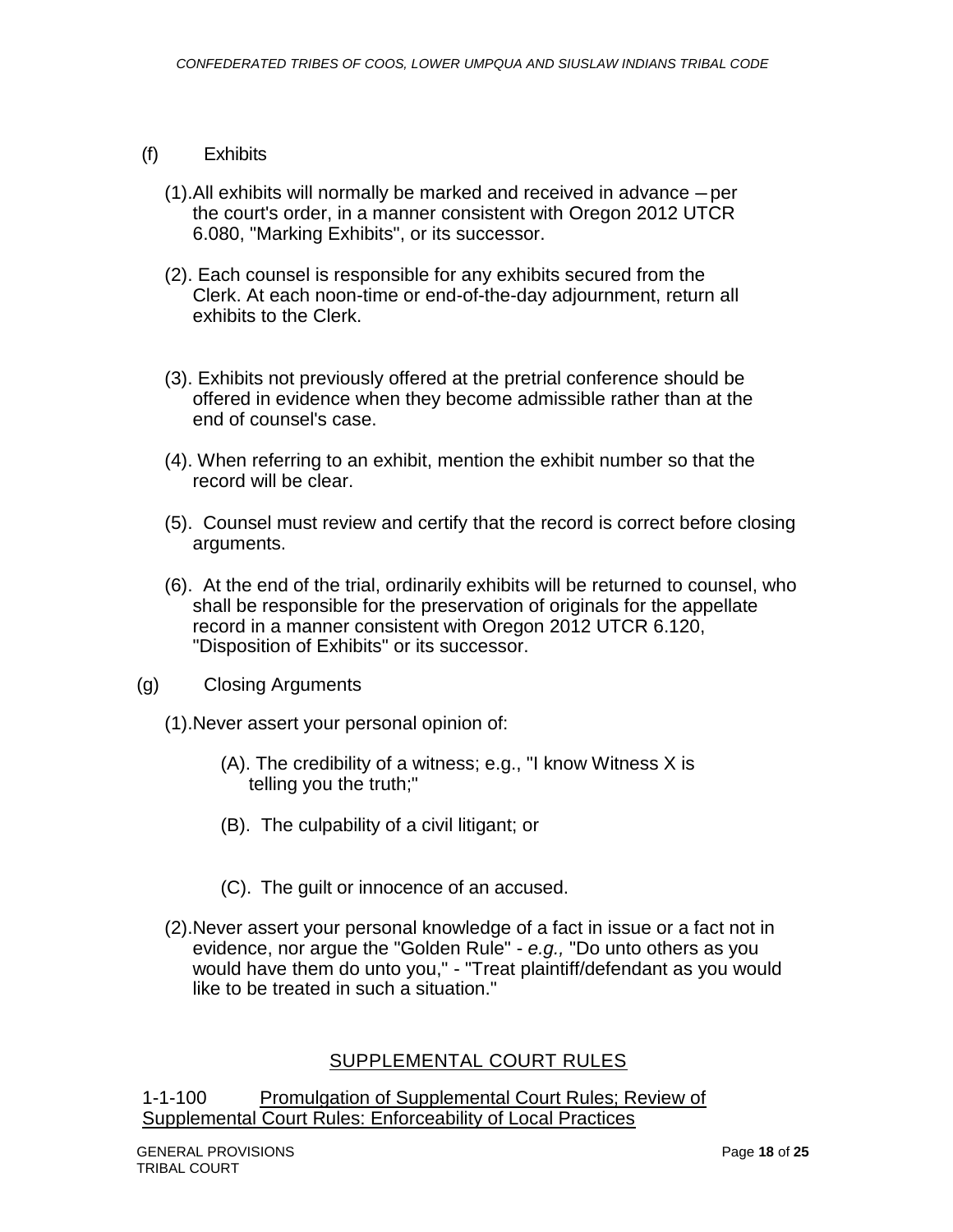# (a) Promulgation of Supplemental Court Rules

(1) The Tribal Court may make and enforce supplemental court rules consistent with and supplementary to rules set out in the Tribal Code for the purpose of giving full effect to the rules set out in the Tribal Code and for the prompt and orderly dispatch of the business of the Tribal Court.

(2) The Tribal Court must incorporate into its supplemental court rules any local practice, procedure, form, or other requirement ("local practice") with which the Tribal Court expects or requires parties and attorneys to comply. The Tribal Court may not adopt supplemental court rules that conflict with the Tribal Constitution, Tribal Code or ordinance. The Tribal Court may not adopt supplemental court rules that establish internal operating procedures of the Tribal Court or Tribal Court Clerk that do not create requirements or have potential consequences for parties or attorneys.

(3) In the event of any conflict between a supplemental court rule and any provision of the Tribal Constitution, Tribal Code or ordinance, the Tribal Constitution, Tribal Code or ordinance, as the case may be, shall be given effect and the supplemental court rule shall not be effective to the extent of such conflict.

(4) No supplemental court rule or amendment to a supplemental court rule shall be effective unless adopted pursuant to the procedures set out in this section of the Tribal Code, provided that any supplemental court rule adopted by the Tribal Court prior to October 24, 2012, shall be and remain effective unless and until it is repealed by resolution of the Tribal Council or by an amendment adopted pursuant to the procedures set out in this section of the Tribal Code.

- (b) Review of Proposed Supplemental Court Rules and Amendments
	- (1).The presiding judge of the Tribal Court must give written notice of any proposed supplemental court rule or amendment to an existing supplemental court rules to the Tribal Council at least 60 days prior to the proposed effective date of the rule or amendment. The notice shall include the text of the proposed rule or amendment, a written explanation of the proposed rule or amendment and the proposed effective date of the proposed rule or amendment. The notice shall be delivered by first class mail to the Tribal Council Chairperson, with a copy to the Chief Executive Officer.
	- (2). If the Tribal Council disapproves of a proposed supplemental court rule or amendment to an existing supplemental court rule before its proposed effective date, the proposed supplemental court rule or amendment to an existing supplemental court rule shall not go into effect. The Tribal Council will notify the presiding judge of the Tribal Court of any such disapproval.

GENERAL PROVISIONS Page **19** of **25** TRIBAL COURT (3). If the Tribal Council approves of or takes no action on a proposed supplemental court rule or amendment to an existing supplemental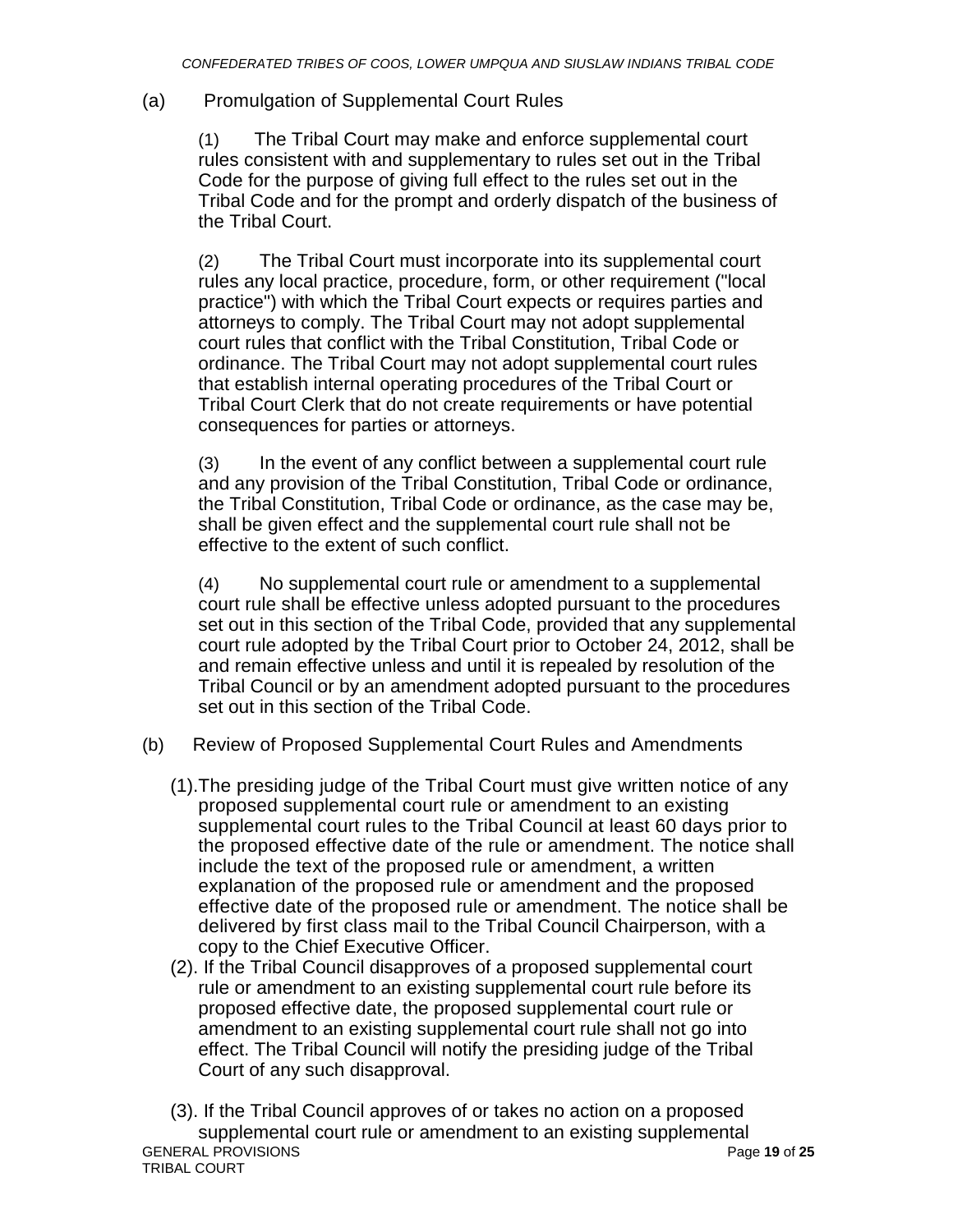court rule before its proposed effective date, the proposed supplemental court rule or amendment to an existing supplemental court rule shall go into effect on the proposed effective date set out in the notice described in this section.

(c) Enforceability of Local Practices Not Contained in Supplemental Court Rules

When any local practice is not contained in Tribal Court's supplemental court rules, the Tribal Court may not enforce such local practice or impose any sanction therefore, unless the Tribal Court has first afforded the party or attorney a reasonable opportunity to cure the violation by complying with the local practice.

# NOTICE- PROCEEDINGS RAISING TRIAL JURISDICTION OR SOVEREIGNTY

- 1-1-101 Findings and Purpose
- (a) Findings
	- (1).The Confederated Tribes of Coos, Lower Umpqua and Siuslaw Indians (Tribes) has a compelling interest in protecting tribal sovereignty and jurisdiction;
	- (2). Tribal sovereignty and jurisdiction may be questioned in cases in the Tribal Court in which the Tribes or any agency, officer or employee thereof is not a party; and
	- (3). With adequate, timely and uniform notice of cases in the Tribal Court that question tribal sovereignty and jurisdiction, the Tribes can effectively assess whether and how to participate in such cases.
- (b) Purpose

The purpose of this Code is to provide the Tribes with adequate, timely and uniform notice of any and all cases in the Tribal Court that question tribal sovereignty and jurisdiction and in which the Tribes or any agency, officer or employee thereof is not a party.

# 1-1-102 Notice Required

(a) Party to Give Notice

Any party to litigation before the Tribal Court that questions tribal sovereignty or jurisdiction in any action or proceeding in the Tribal Court will give notice of the action or proceeding in writing to the Tribal Chairperson and the Tribes' General Counsel, which is the attorney or law firm designated by resolution of the Tribal Council as of the time notice is to be given under this Chapter 1-1. The identity and contact information for the Tribes' General Counsel may be obtained from the Chief Executive Officer's office.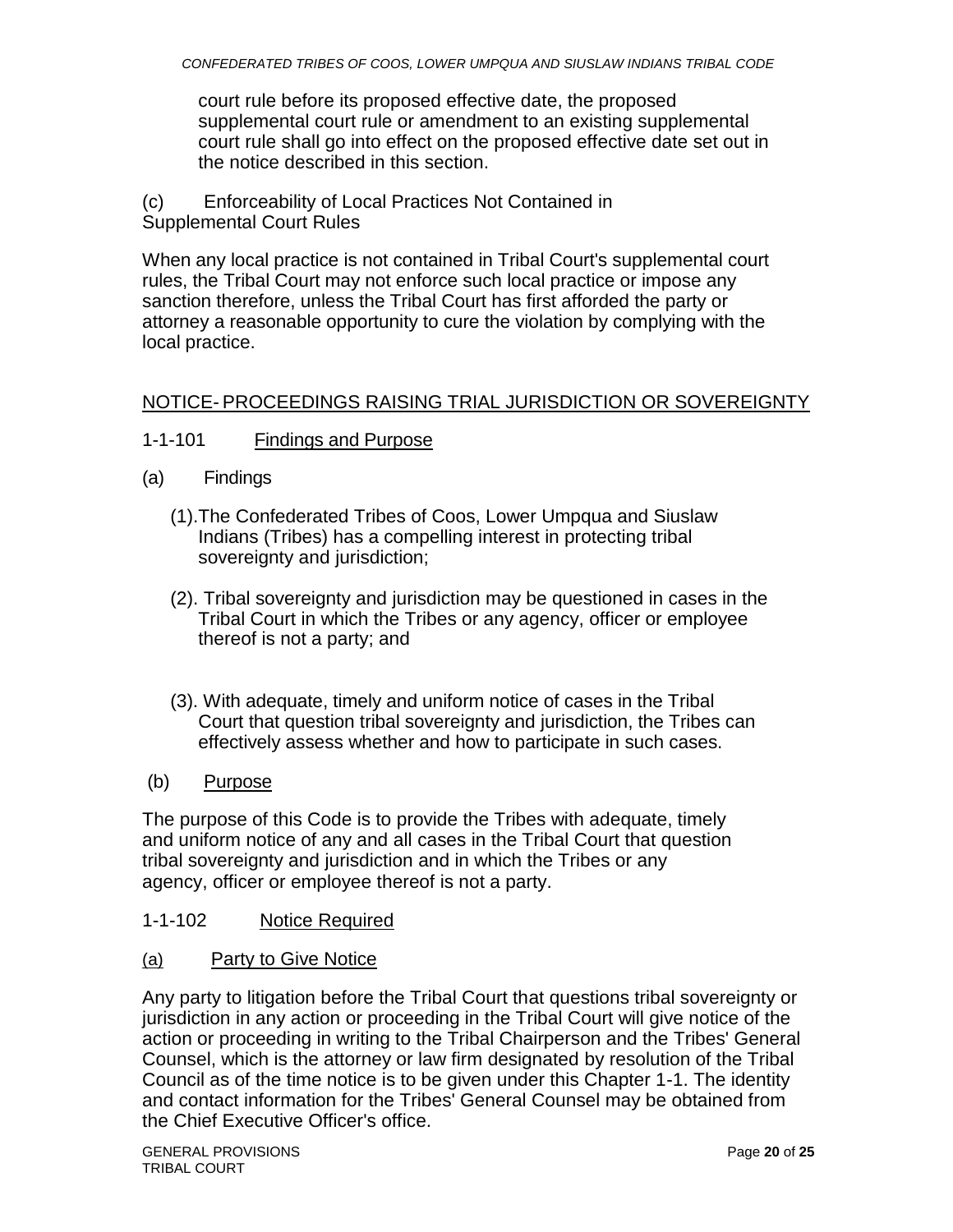Notice required under this Code does not authorize a party to name the Tribes or any agencies, officers or employees thereof, as a party to any action or proceeding and shall not waive the immunity of the Tribes.

### (b) Clerk to Inform Party of Notice Requirement

The Clerk of the Tribal Court will inform all parties in writing of the notice required under this Code.

### 1-1-103 Manner and Timing of Notice

### (a) Advance Notice

Notice to the Tribes required under this Code will be made not less than thirty (30) days before tribal sovereignty or jurisdiction is questioned in any action or proceeding.

### (b) Notice by Certified Mail

Notice by a party required to give notice under this Code will be made by certified mail.

### (c) Proof of Notice Filed with the Court

Any party required to give notice under this Code will simultaneously file proof with the Tribal Court that notice has been given as required by this Code.

### 1-1-104 Tribal Participation Following Notice

### (a). Intervention

Upon timely motion or application, the Tribes may intervene as a matter of right in any action or proceeding in the Tribal Court that questions tribal sovereignty or jurisdiction. Upon intervening under this Code, the Tribes may assert any and all available claims and defenses and may present any and all admissible evidence relating to the question of its sovereignty or jurisdiction, and is entitled to the same relief, including costs, as if the Tribes had instituted a separate action or proceeding; provided that, the Tribes will not be required to pay costs in any action or proceeding in which it has intervened under this Code. Intervention under this Code does not limit or otherwise affect the right of the Tribes to maintain or otherwise intervene in actions or proceedings in the Tribal Court.

### (b).Amicus Curiae

Upon timely motion or application, the Tribes may appear as amicus curiae (friend of the court) in any action or proceeding that questions tribal sovereignty or jurisdiction.

### (c). No Participation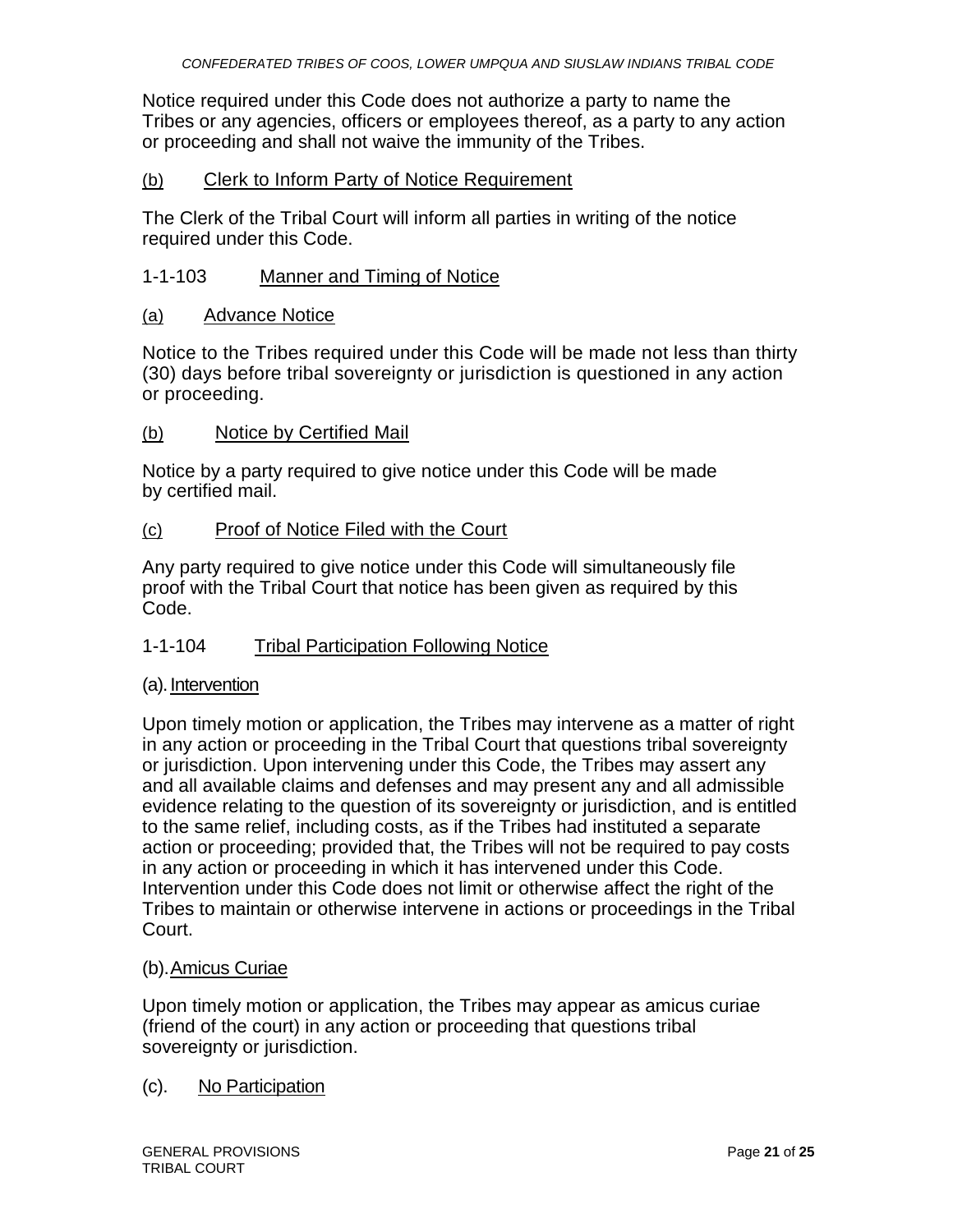The Tribes may determine that it is the best interest of the Tribes not to intervene, appear as amicus curiae, or otherwise participate in an action or proceeding in the Tribal Court that questions tribal sovereignty or jurisdiction.

### 1-1-105 Failure to Give Notice

### (a). Failure to Give Notice Not Jurisdictional or Waiver of Rights

The failure of a party to give notice as required by this Code does not deprive the Court of jurisdiction and is not a waiver of any rights otherwise timely asserted. Any notice given under this law is not a substitute for, or a waiver of, any other pleading requirement under tribal law.

### (b). Late Notice

If the Court or a party discovers that notice to the Tribes under this law should have been but has not been given, the Court or party will notify promptly, give notice in writing, to the Tribes as required by this Code. The Court may stay the action or proceeding at any stage to allow compliance with this Code. If final judgment has already been entered, the Tribes may motion or apply for rehearing as of right and the Court will entertain promptly any motions or applications for rehearing by the Tribes.

### (c) Civil Sanctions

The Court on its own motion or on motion of the Tribes may impose civil sanctions on any party for failure to give notice as required by this Code, and may use other reasonable means to cure any significant harm caused by failure to give notice as required by this Code.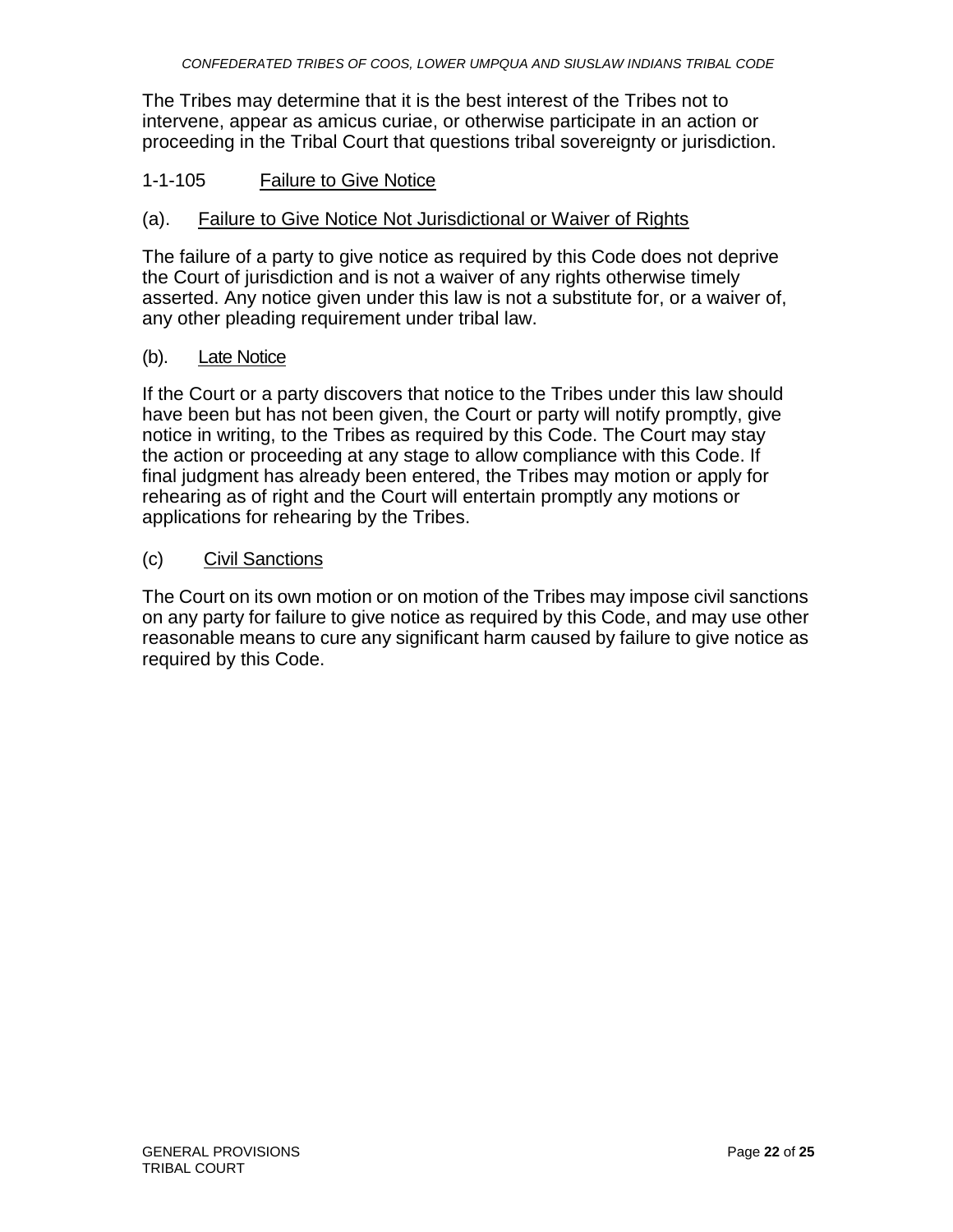APPENDIX A

LEGISLATIVE HISTORY AND EDITORIAL CHANGES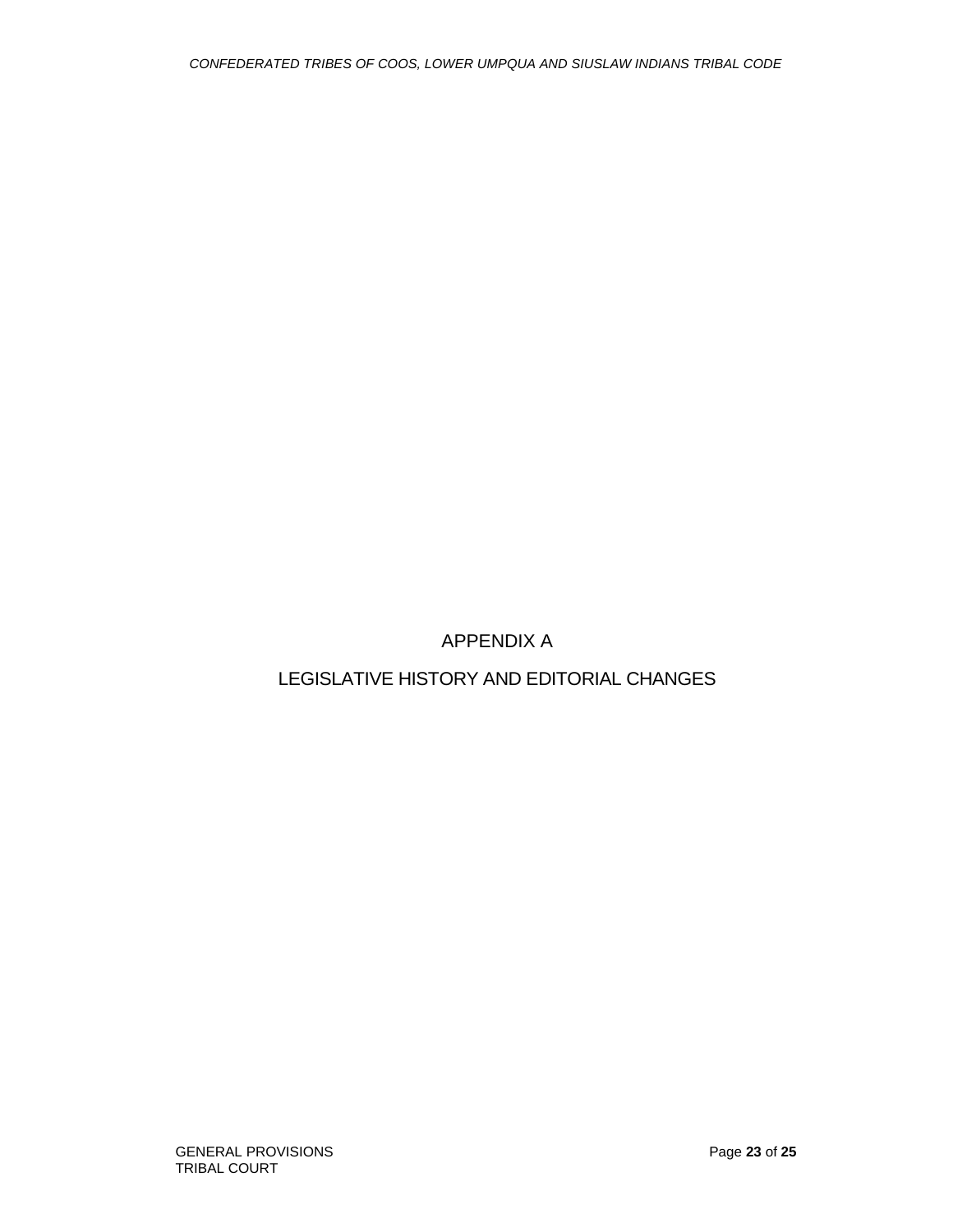### TRIBAL COURT

### LEGISLATIVE HISTORY AND EDITORIAL CHANGES

The Tribal Court Clerk with the consent of the Tribes' General Counsel is authorized to administratively correct any typographical errors contained herein on February 18, 2021. These changes are technical in nature and do not effect a substantive change to the Code.

The Tribal Court Clerk at the direction of the Chief Executive Officer and with the consent of the Tribes' General Counsel is authorized to administratively correct any reference to Tribal Administrator to Chief Executive Officer on October 11, 2020. These changes are technical in nature and do not effect a substantive change to the Code.

The Tribal Council of the Confederated Tribes of Coos, Lower Umpqua and Siuslaw Indians adopted and enacted Ordinance No. 096A in a Tribal Council meeting on February 9, 2014. Vote was 6 (for), 0 (against), 1 (absent), and 0 (abstaining).

On June 25, 2013, Tribal administration made a technical edit to CLUSITC 1-1- 73 to remove reference to CLUCSITC 1-1-76 and clarify that transportation costs shall be paid at a rate to be established by the Tribes.

On November 15, 2012, Tribal administration made a technical edit to Tribal Code Chapter 1-1, UTTCR 11 to clarify that the rule is to be read in conjunction with the Supplemental Court Rule.

The Tribal Council of the Confederated Tribes of Coos, Lower Umpqua and Siuslaw Indians enacted Ordinance No. 096 in a Tribal Council meeting on October 24, 2012. Vote was 4 (for), 0 (against), 2 (absent), and 0 (abstaining).

The Tribal Council of the Confederated Tribes of Coos, Lower Umpqua and Siuslaw Indians enacted the "Rules of Court" section 1-1-100, Resolution 04- 066, Ordinance No. 057, in a Business Tribal Council meeting on August 30, 2004. Vote was 7 (for), 0 (against) and 0 (abstaining). Note. Notice-Proceedings Raising Tribal Jurisdiction or Sovereignty was renumbered 1-1- 200.

The Tribal Council of the Confederated Tribes of Coos, Lower Umpqua and Siuslaw Indians amended section 1-1-70, "Juries and Witnesses", Resolution No. 03-008, Ordinance No. 028A, in a regular Tribal Council meeting on February 9, 2003. Vote was 5 (for), 0 (against) and 0 (abstaining).

GENERAL PROVISIONS Page **24** of **25** TRIBAL COURT The Tribal Council of the Confederated Tribes of Coos, Lower Umpqua and Siuslaw Indians enacted 1-1-100, "Notice-Proceedings Raising Tribal Jurisdiction or Sovereignty" ordinance, Resolution No. 02-038, Ordinance No.